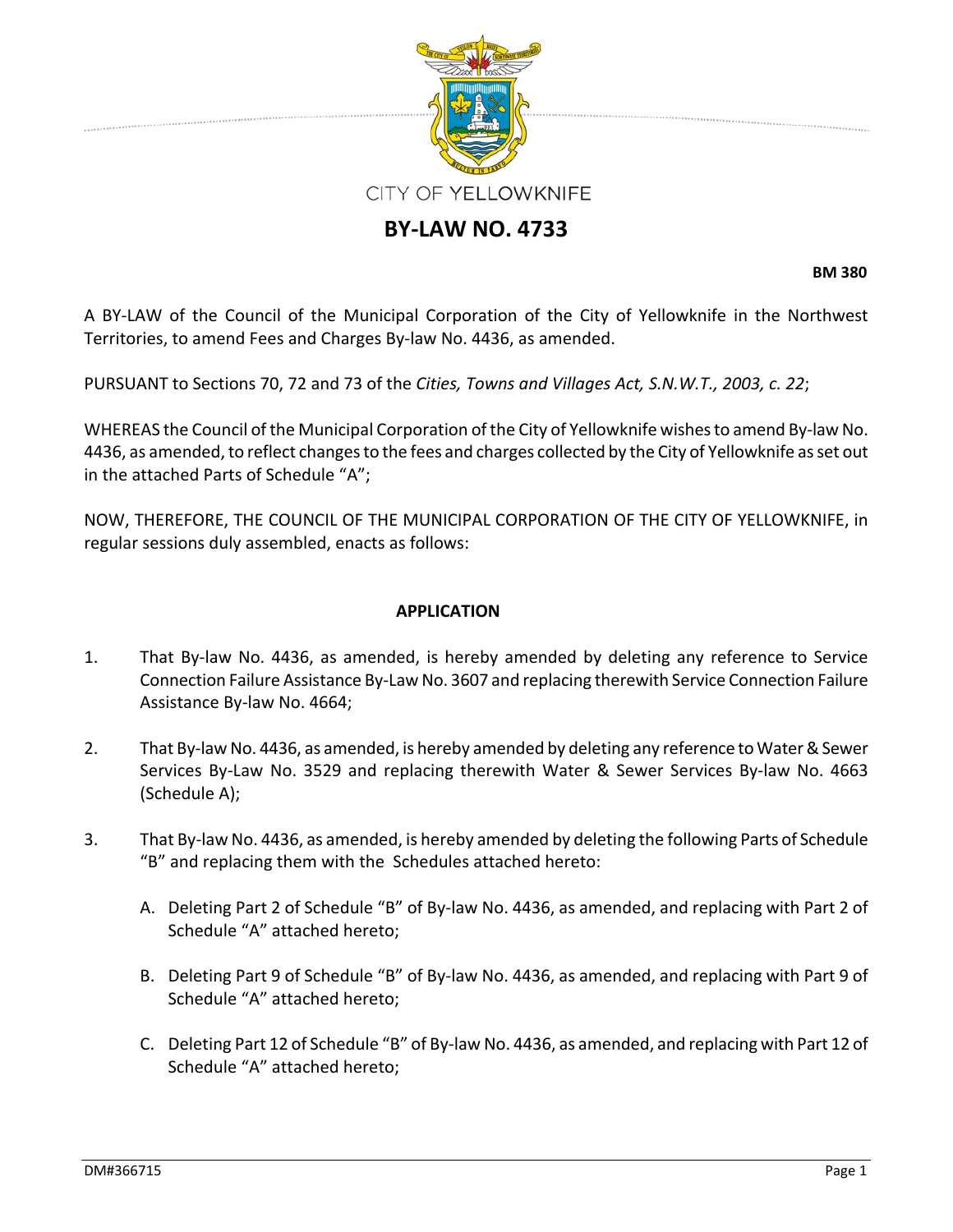- D. Deleting Part 15 of Schedule "B" of By-law No. 4436, as amended, and replacing with Part 15 of Schedule "A" attached hereto;
- E. Deleting Part 17 of Schedule "B" of By-law No. 4436, as amended, and replacing with Part 17 of Schedule "A" attached hereto; and
- F. Deleting Part 18 of Schedule "B" of By-law No. 4436, as amended, and replacing with Part 18 of Schedule "A" attached hereto.

#### **EFFECT**

That this by-law shall come into effect upon receiving Third Reading and otherwise meets the 4. requirements of Section 75 of the Cities, Towns and Villages Act unless a later date is set out in Schedule "A" attached hereto.

 $24^{74}$ 

Read a First time this  $\frac{24^{\frac{11}{14}}}{4}$  day of  $\frac{11}{100}$  A.D. 2013.

Mayor

City Administrator

| Read a Second Time this $\mathcal{U}'$ day of $\mathcal{U}/\mathcal{U}$ |  | , A.D. 2013. |
|-------------------------------------------------------------------------|--|--------------|
|                                                                         |  |              |

Mayor

day of

City Administrator

Read a Third Time and Finally Passed this

Mavor

A.D., 2013.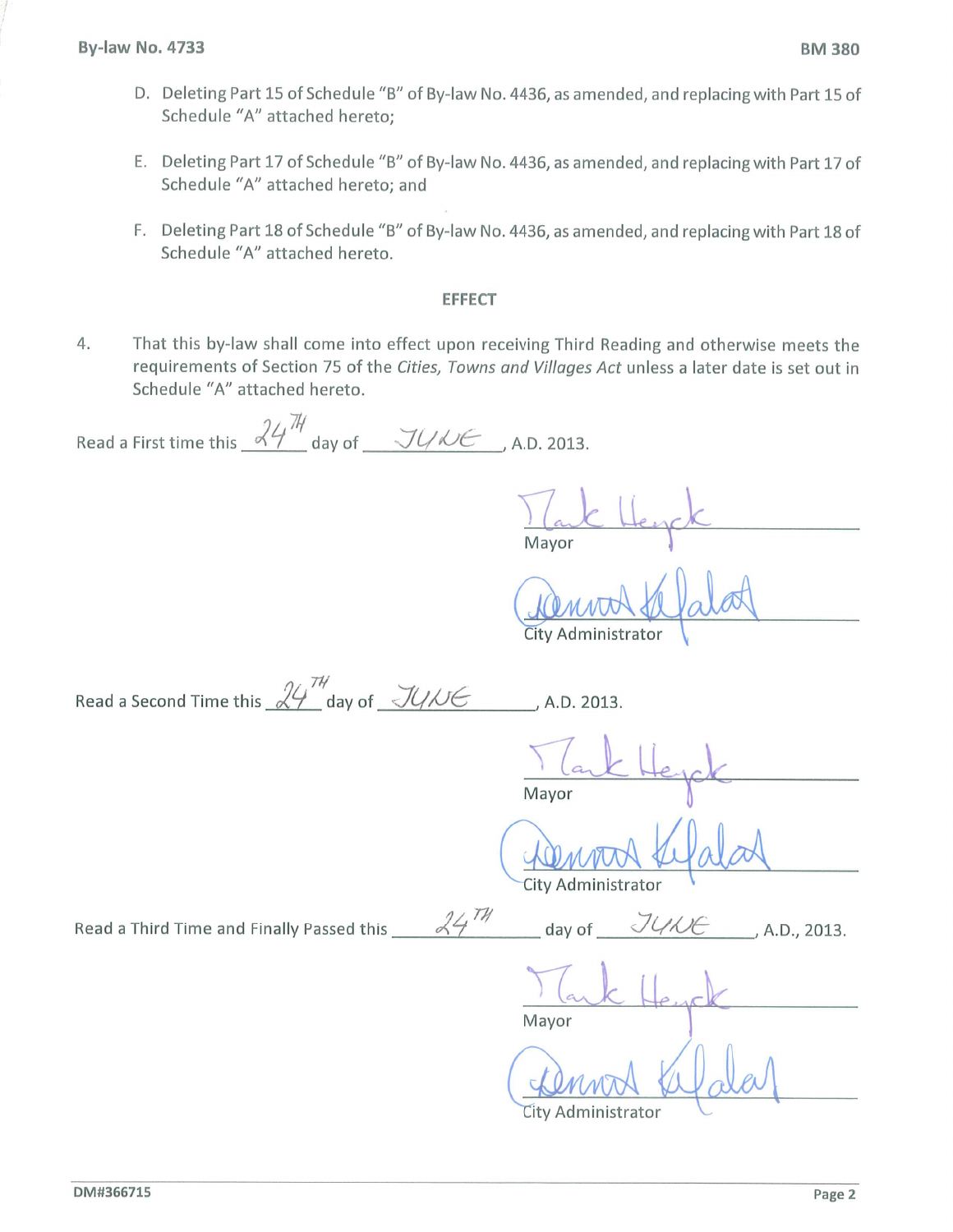I hereby certify that this by-law has been made in accordance with the requirements of the Cities, Towns and Villages Act and the by-laws of the Municipal Corporation of the City of Yellowknife.



ATRAMOL alod City Administrator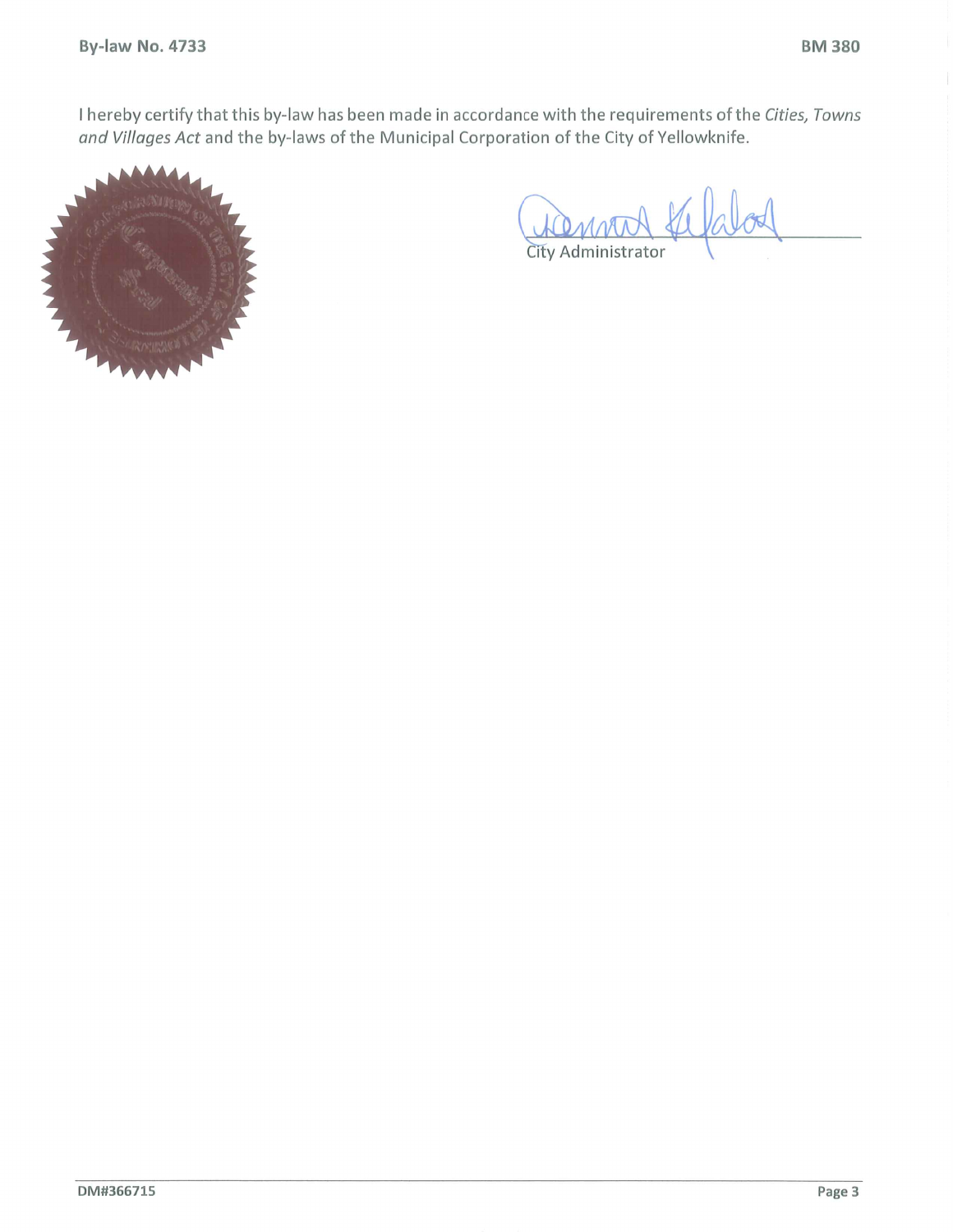# Schedule "A"

# **PART 2 ‐** Building Fees (Building By‐law No. 4469)

| <b>Building Permit</b><br>\$50.00 + \$7.00 per \$1000.00 of construction<br>Residential detached single family dwelling, two<br>family dwelling and additions<br>costs<br>\$50.00 + \$7.00 per \$1000.00 of construction<br>Residential decks and garages<br>costs<br>\$50.00 + \$7.00 per \$1000.00 of construction<br>All other building types<br>costs<br><b>Energy Evaluations</b> |
|----------------------------------------------------------------------------------------------------------------------------------------------------------------------------------------------------------------------------------------------------------------------------------------------------------------------------------------------------------------------------------------|
|                                                                                                                                                                                                                                                                                                                                                                                        |
|                                                                                                                                                                                                                                                                                                                                                                                        |
|                                                                                                                                                                                                                                                                                                                                                                                        |
|                                                                                                                                                                                                                                                                                                                                                                                        |
|                                                                                                                                                                                                                                                                                                                                                                                        |
|                                                                                                                                                                                                                                                                                                                                                                                        |
|                                                                                                                                                                                                                                                                                                                                                                                        |
|                                                                                                                                                                                                                                                                                                                                                                                        |
| Energy Evaluation for single family dwellings<br>\$750.00 per dwelling                                                                                                                                                                                                                                                                                                                 |
| \$750.00 + \$300/unit<br>Energy Evaluation for two family dwellings and                                                                                                                                                                                                                                                                                                                |
| multi-family dwellings up to and including 32 units                                                                                                                                                                                                                                                                                                                                    |
| Energy Evaluation for multi-family dwellings over<br>\$1,000.00 per evaluation                                                                                                                                                                                                                                                                                                         |
| 32 units and industrial and commercial buildings                                                                                                                                                                                                                                                                                                                                       |
| <b>Mechanical Permit</b>                                                                                                                                                                                                                                                                                                                                                               |
| New Mechanical Systems and alterations,<br>\$50.00 + \$7.00 per \$1000.00 of construction                                                                                                                                                                                                                                                                                              |
| renewal, repair or extension to existing<br>costs                                                                                                                                                                                                                                                                                                                                      |
| <b>Mechanical Systems</b>                                                                                                                                                                                                                                                                                                                                                              |
| All other mechanical installation<br>\$50.00 + \$7.00 per \$1,000.00 of construction                                                                                                                                                                                                                                                                                                   |
| costs                                                                                                                                                                                                                                                                                                                                                                                  |
| \$50.00 + \$7.00 per \$1,000.00 of construction<br>Sign Permit                                                                                                                                                                                                                                                                                                                         |
| costs                                                                                                                                                                                                                                                                                                                                                                                  |
| <b>Demolition Permit</b><br>\$50.00 + \$7.00 per \$1,000.00 of construction                                                                                                                                                                                                                                                                                                            |
| costs                                                                                                                                                                                                                                                                                                                                                                                  |
| \$50.00 + \$7.00 per \$1,000.00 of construction<br><b>Temporary Building Permit</b>                                                                                                                                                                                                                                                                                                    |
| costs                                                                                                                                                                                                                                                                                                                                                                                  |
| Inspection Request (not attached to a valid<br>\$100.00 per inspection                                                                                                                                                                                                                                                                                                                 |
| Building Permit or in addition to any mandatory                                                                                                                                                                                                                                                                                                                                        |
| inspection required pursuant to the Plan<br>Examination)                                                                                                                                                                                                                                                                                                                               |
|                                                                                                                                                                                                                                                                                                                                                                                        |
| \$100.00 per inspection<br><b>Re-Inspection Fee</b>                                                                                                                                                                                                                                                                                                                                    |
| \$10.00<br>Paper Drawing Submission Fee                                                                                                                                                                                                                                                                                                                                                |
| File Information Request and Certificate of<br>\$50.00                                                                                                                                                                                                                                                                                                                                 |
| Compliance - single family, duplex and semi-<br>detached dwellings                                                                                                                                                                                                                                                                                                                     |
| File Information Request and Certificate of<br>\$100.00                                                                                                                                                                                                                                                                                                                                |
| Compliance - multi-family, attached, commercial                                                                                                                                                                                                                                                                                                                                        |
| and industrial uses                                                                                                                                                                                                                                                                                                                                                                    |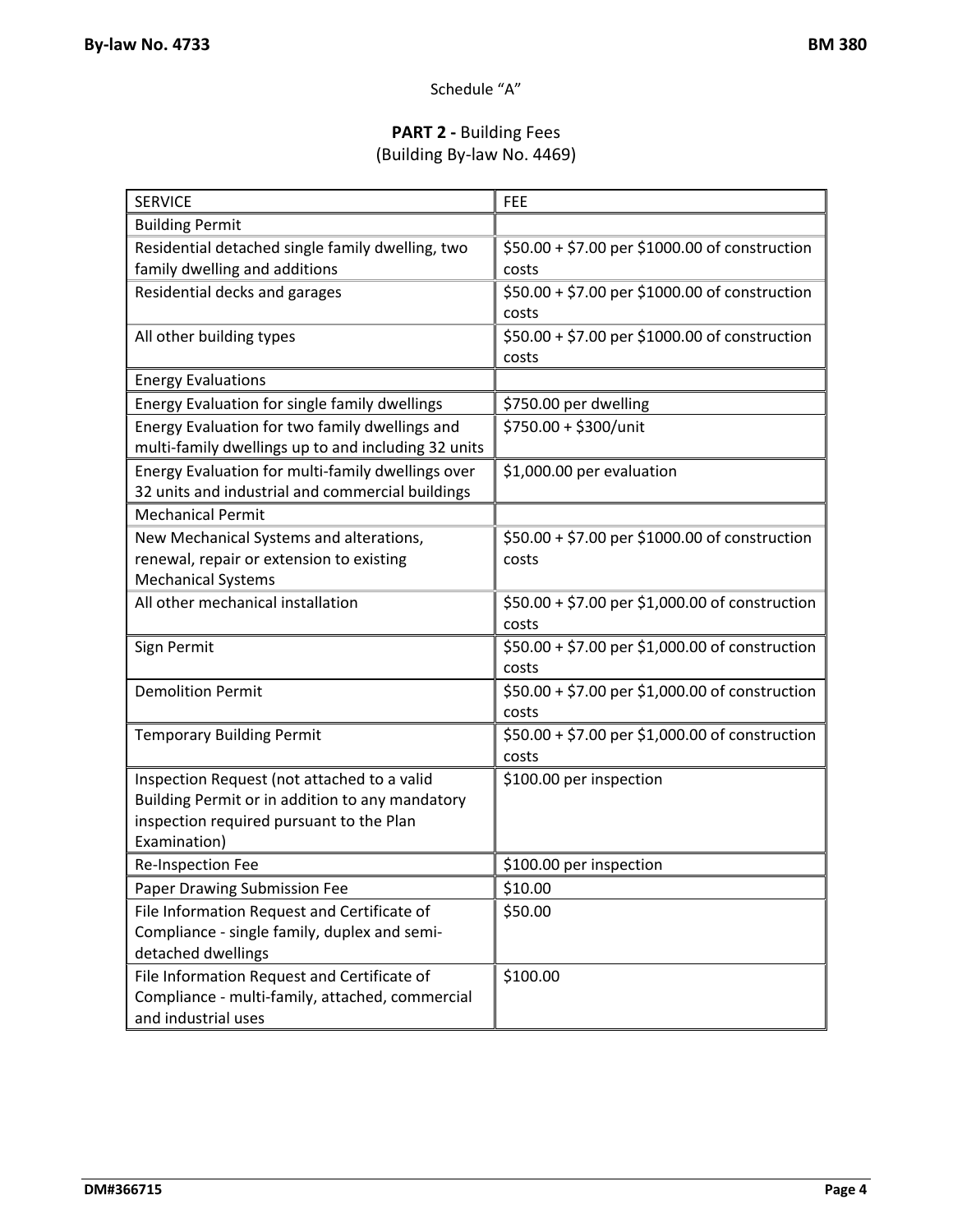### **Part 9** – Land Application Fee (Land Administration By‐law No. 4596)

| <b>PROGRAM OR SERVICE</b> | <b>FEE</b>                                           |
|---------------------------|------------------------------------------------------|
| Land Application Fee      | \$500.00                                             |
|                           | In the event that a Land Application is not          |
|                           | processed, \$300.00 of the Land Application fee will |
|                           | be refunded.                                         |

| <b>LAND LEASES</b><br>(does not apply<br>to facility<br>leases)                    | THE MINIMUM<br><b>RENT SHALL BE</b>                                       | % OF<br>ASSESSED<br>VALUE | <b>EXTRACTION</b><br><b>FEE</b> | ENVIRONMENTAL<br><b>SECURITY</b><br><b>DEPOSIT</b> | <b>MUNICIPAL</b><br><b>TAXES</b>                                             |
|------------------------------------------------------------------------------------|---------------------------------------------------------------------------|---------------------------|---------------------------------|----------------------------------------------------|------------------------------------------------------------------------------|
| Low Impact<br>Use, Non-<br>Commercial<br>sublease on<br>City Land                  | \$600.00/year                                                             |                           |                                 | \$500.00                                           | Pursuant to<br>the Property<br>Assessment<br>and Taxation<br>Act and based   |
| High Impact<br>Use, Non-<br>Commercial<br>sublease on<br>City Land                 | \$600.00/year                                                             |                           |                                 | \$10,000.00                                        | on the City's<br>established<br>assessment<br>and mill rate<br>calculations. |
| Any Non-<br>Commercial<br>sublease on<br>Commissioner's<br>Land                    | \$600.00/year                                                             |                           |                                 | \$500.00                                           |                                                                              |
| Commercial,<br>not including<br>Quarry use<br>(City and<br>Commissioner's<br>Land) |                                                                           | 5%                        |                                 | \$10,000.00                                        |                                                                              |
| Temporary<br>Uses less than<br>Three Months                                        | \$75.00/month                                                             |                           |                                 |                                                    |                                                                              |
| Waterlot<br>Leases (when<br>subleased from<br>INAC)                                | \$600.00/year                                                             |                           |                                 |                                                    |                                                                              |
| <b>Quarry Use</b>                                                                  |                                                                           | 5%                        | \$1.50/cubic<br>metre*          | \$75,000.00                                        |                                                                              |
|                                                                                    | Any uses and fees not identified in this by-law require Council approval. |                           |                                 |                                                    |                                                                              |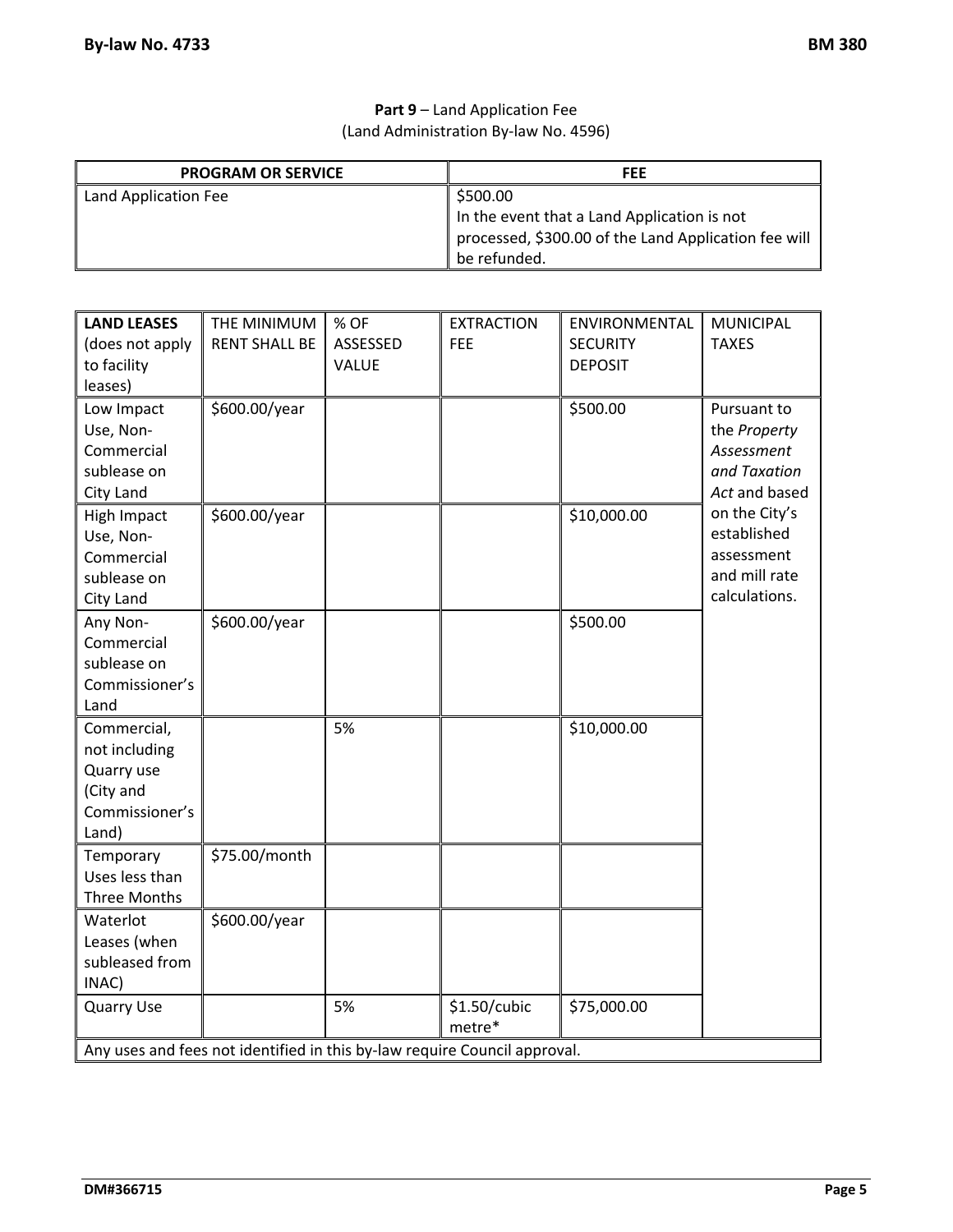#### **By‐law No. 4733 BM 380**

\*Extraction Fee subject to change pursuant to Territorial legislation.

- "High Impact Use" Means any use that may lead to release of any harmful substance to the air, the City's watershed or City land as a result of the use.
- "Low Impact Use" Means any use that would not lead to release of any harmful substance to the air, City's watershed, or City land as a result of the use.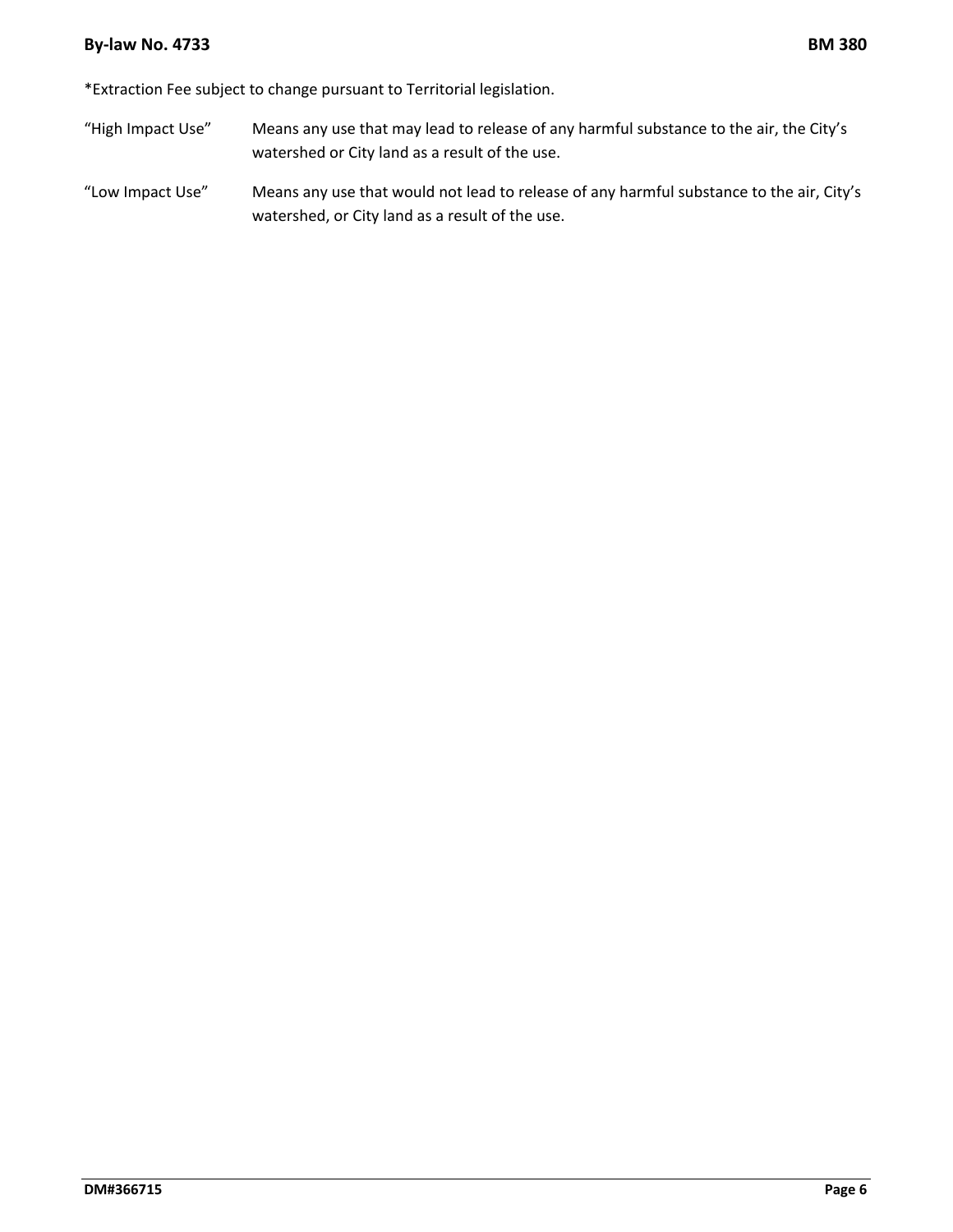| <b>PART 12</b> - Department of Community Services Related Fees |  |
|----------------------------------------------------------------|--|
| (Public Parks and Recreation By-law No. 4564)                  |  |

| <b>INFRASTRUCTURE REPLACEMENT FEE</b>         | FEE (Effective September 1, 2013)          |
|-----------------------------------------------|--------------------------------------------|
| Adult                                         | \$5.25/ rented hour at City facility       |
| Youth                                         | \$2.75/rented hour at City facility        |
| Youth/Adult                                   | \$4.00/rented hour at City facility        |
| <b>ARENAS</b>                                 |                                            |
| <b>Ice Arena Rental</b>                       | FEE (Effective September 1,<br>$2013$ )*** |
| Adults (prime)                                | \$152.00/hour                              |
| Adults (non prime) (75% of prime)             | \$114.00/hour                              |
| Youth (prime)                                 | \$76.00/hour                               |
| Youth (non prime) (75% of prime)              | \$57.00/hour                               |
| Adult/Youth (prime)                           | \$114.00/hour                              |
| Adult/Youth (non prime) (75% of prime)        | \$85.50/hour                               |
| <b>Non-Ice Arena Rental (Sports Activity)</b> | FEE (Effective September 1,<br>$2013$ )*** |
| Adult                                         | \$80.00/hour                               |
| Adult/Youth                                   | \$60.00/hour                               |
| Youth                                         | \$40.00/hour                               |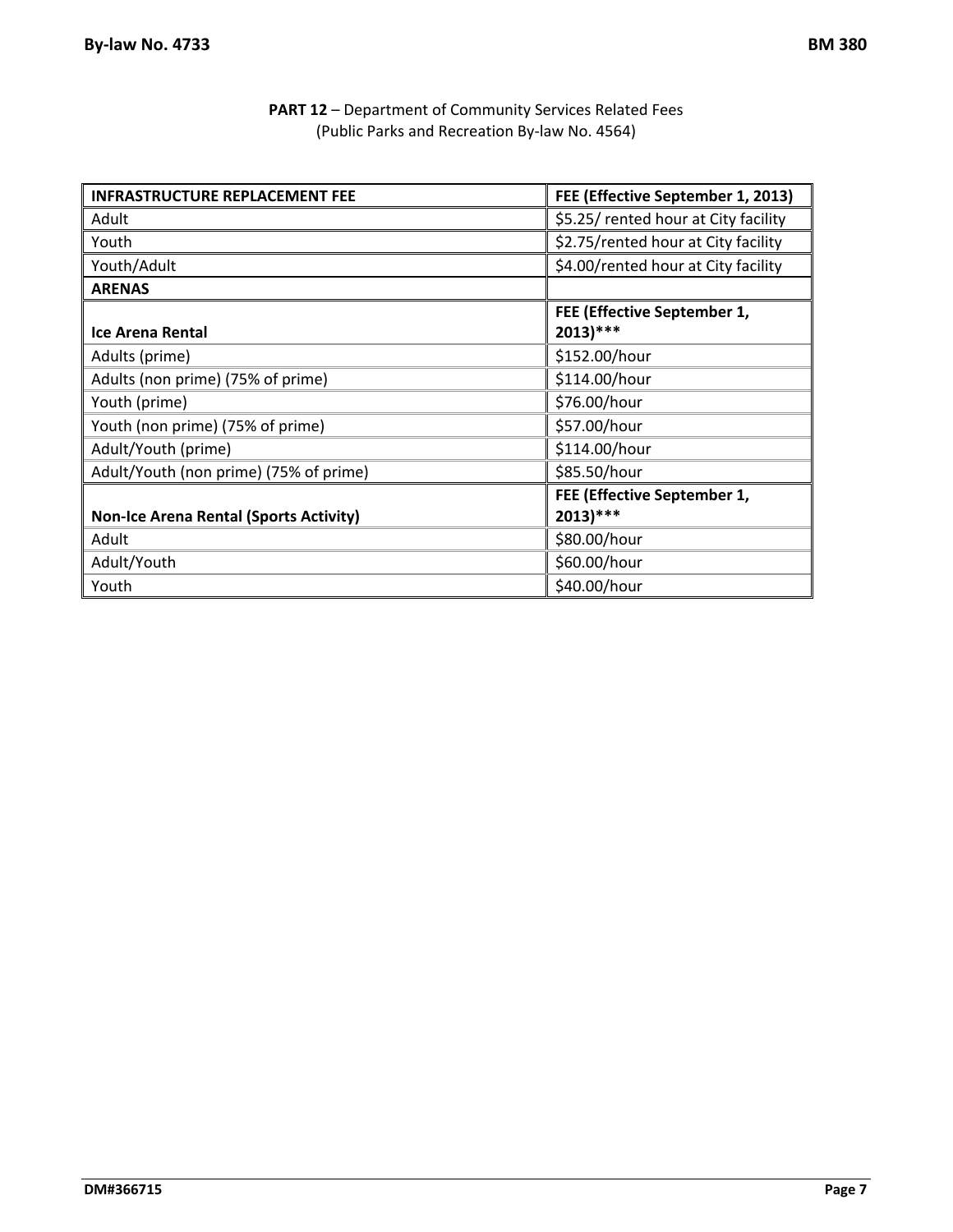| <b>PROGRAM OR SERVICE</b>                        | FEE (Effective September 1,<br>$2013$ )***                                                                                                                                                                                                                   |
|--------------------------------------------------|--------------------------------------------------------------------------------------------------------------------------------------------------------------------------------------------------------------------------------------------------------------|
| <b>Liquor Licensed Events at City Facilities</b> | A \$500.00 maintenance/damage<br>deposit is required for liquor<br>licensed events at all City facilities.<br>The deposit will be refunded<br>following an inspection of the<br>facility by a representative of the<br><b>Community Services Department.</b> |

| <b>Main Floor Rental (Non-ice Activity)</b>                                                                                                                              | FEE (Effective September 1,<br>$2013$ )***               |
|--------------------------------------------------------------------------------------------------------------------------------------------------------------------------|----------------------------------------------------------|
| Special Events (Additional services at cost)*                                                                                                                            | Non-Profit Groups - \$1,568.25/day                       |
|                                                                                                                                                                          | <b>Profit or Commercial Groups</b><br>$-$ \$2,419.00/day |
| Auxiliary Power Supply (reel/day) (YK Arena only)                                                                                                                        | \$36.00/day                                              |
| 'A' Frame Connector/ Power Cart Connection                                                                                                                               | \$143.75/day                                             |
| Coin operated Skate Sharpener Space                                                                                                                                      | \$143.75/month                                           |
| <b>Bank Machine Space</b>                                                                                                                                                | \$143.75/month                                           |
| *Floor Rental includes up to 200 chairs/80 Tables                                                                                                                        |                                                          |
| <b>Multiplex Convention Rate</b>                                                                                                                                         | FEE (Effective September 1,<br>$2013$ )***               |
| This rate applies when all elements of facility are booked by a<br>single user (i.e., both arenas, gym, meeting room and lobby)and<br>includes 400 chairs and 160 tables | \$4,059.75/day                                           |
| <b>Portable Floor Rental</b>                                                                                                                                             | FEE (Effective September 1,<br>$2013$ )***               |
| One Day (Includes set-up & take down)*                                                                                                                                   | \$1,669.50/day                                           |
| Each Additional Day                                                                                                                                                      | \$913.50/day                                             |
| <b>Other</b>                                                                                                                                                             | FEE (Effective September 1,<br>$2013$ )***               |
| Arena Lobby                                                                                                                                                              | \$163.75/day or \$11.75/hour                             |

| <b>PROGRAM OR SERVICE</b>                                       | FEE (Effective September 1,<br>$2013$ <sup>***</sup> |
|-----------------------------------------------------------------|------------------------------------------------------|
| Exclusive use of Yellowknife Community Arena ("YKCA") parking   | Non-Profit - \$633.00/day + \$100.00                 |
| lot                                                             | refundable deposit                                   |
| (includes full access to arena washroom, provided that the      |                                                      |
| rental does not conflict with any regularly scheduled events or | Commercial or Profit -                               |
| programs being held in the existing facilities)                 | $$1,228.25/day + $100.00$                            |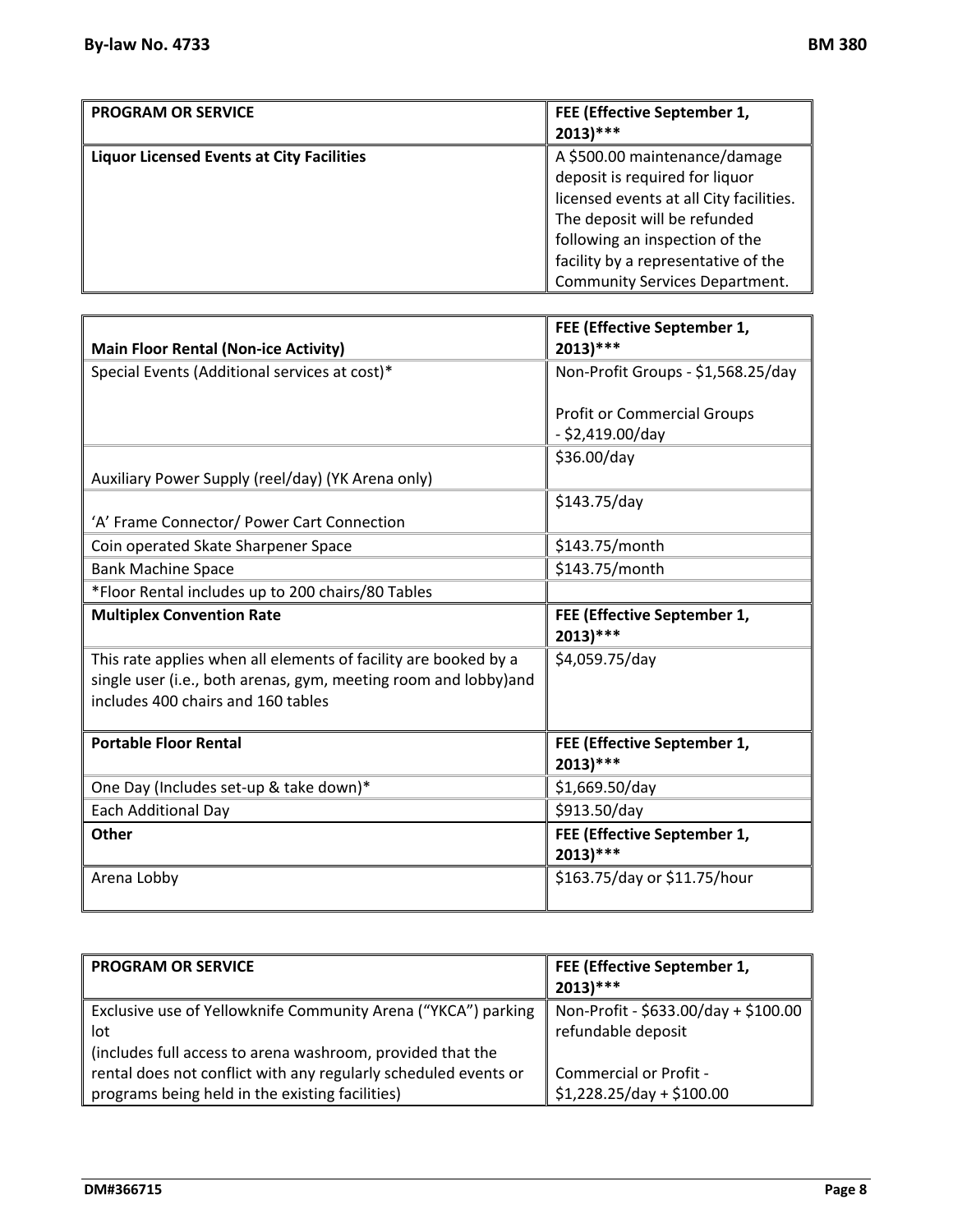|                                                                                     | refundable deposit                         |  |
|-------------------------------------------------------------------------------------|--------------------------------------------|--|
| YKCA Car Washes                                                                     | \$68.50/day                                |  |
| <b>Advertising in City Arenas**</b>                                                 | FEE (Effective September 1,<br>$2013$ )*** |  |
| 4' x 8' Sign on the Wall<br>(YKCA Only)                                             | \$618.00/per sign/per year                 |  |
| 4'x 8' Sign on the ice level boards                                                 | \$824.00/per sign/per year                 |  |
| Name and Logo on the ice surface                                                    | \$1,133.00/per ice surface/per year        |  |
| Zamboni                                                                             | \$2,163.00/per ice surface/per year        |  |
| **15% discount off total advertising rates if advertising in more than one facility |                                            |  |

|                                        | FEE (Effective September 1, |
|----------------------------------------|-----------------------------|
| <b>Fieldhouse Rentals</b>              | $2013$ )***                 |
| <b>Commercial/For Profit Group</b>     | \$2,419.00/day              |
| Adults (prime)                         | \$105.00/hour               |
| Adults (non prime) (75% of prime)      | \$78.75/hour                |
| Adults (Off Season)                    | \$52.50/hour                |
| Youth (prime)                          | \$52.50/hour                |
| Youth (non prime) (75% of prime)       | \$39.50/hour                |
| Youth (Off Season)                     | \$26.25/hour                |
| Adult/Youth (prime)                    | \$78.75/hour                |
| Adult/Youth (non prime) (75% of prime) | \$59.25/hour                |
| Adult/Youth (Off Season)               | \$39.50/hour                |
| <b>OFF SEASON</b>                      | May 1 to August 30          |

| <b>Advertising in Fieldhouse</b>                                                                       | FEE (Effective September 1,<br>$2013$ )***                      |
|--------------------------------------------------------------------------------------------------------|-----------------------------------------------------------------|
| Field Board Advertisements:                                                                            |                                                                 |
| Small - including players gates & maintenance gates<br>a)<br>(sizes range from 46" x 47" to 28" x 38") | \$600.00/year for 3 year contract                               |
| Large (approximately 46" x 102")<br>b)                                                                 | \$800.00/year for 3 year contract                               |
| Field gates<br>C)                                                                                      | \$800.00/year for 3 year contract                               |
| Glass panels (10" high x 27" long)<br>d)                                                               |                                                                 |
|                                                                                                        | \$300.00/year for 3 year contract                               |
| Track Level Banners (4' x 8')                                                                          | \$800.00/year for 3 year contract                               |
| Sponsorship opportunities available                                                                    | Contact the Director of Community<br>Services for more details. |
| NOTE: Multiple facility advertising rate - 15% discount off total                                      |                                                                 |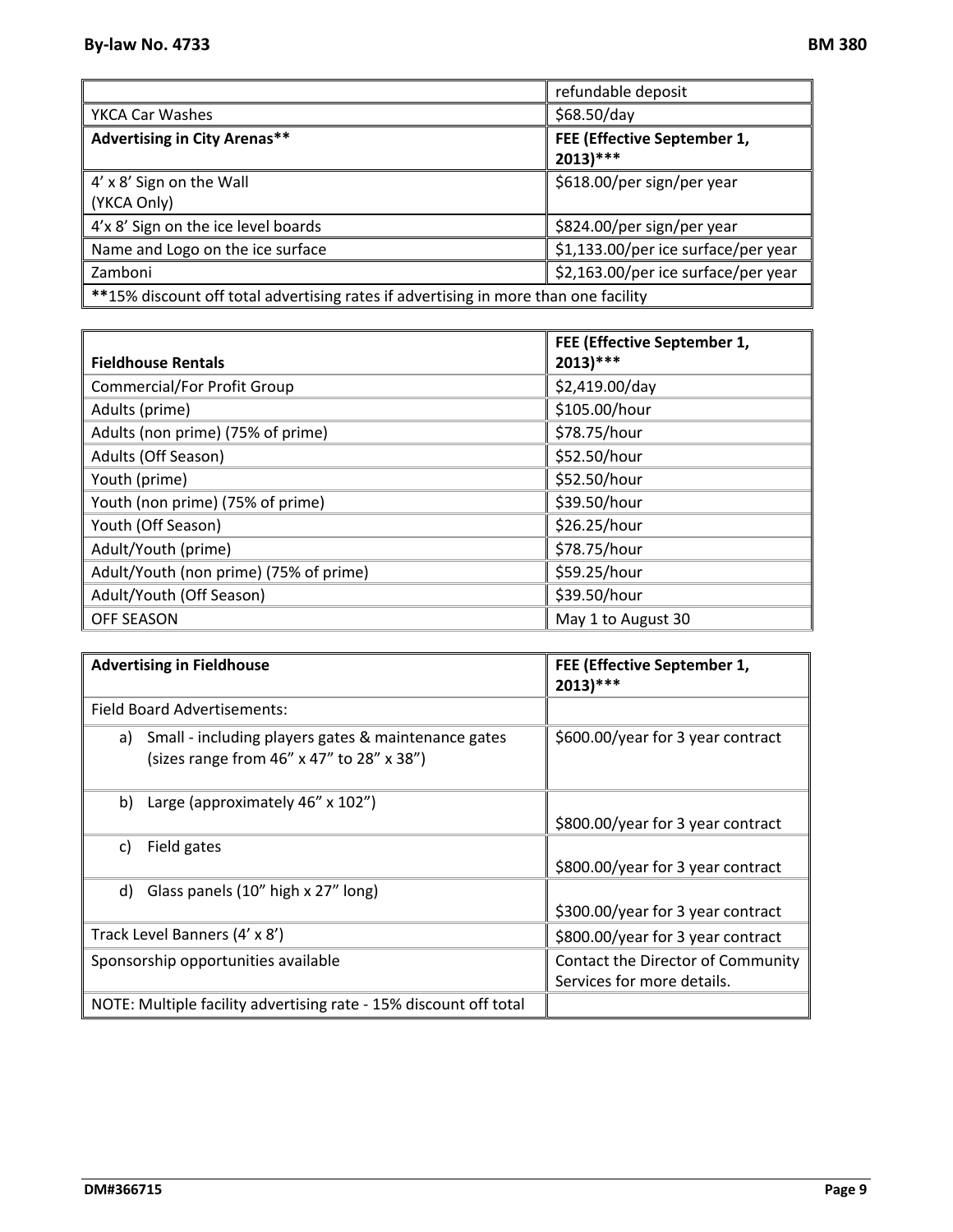| <b>RUTH INCH MEMORIAL POOL</b>                                                                   |                                            |
|--------------------------------------------------------------------------------------------------|--------------------------------------------|
| <b>Group Rentals</b>                                                                             | FEE (Effective September 1,<br>$2013$ )*** |
| Youth/Student                                                                                    | \$82.50/hour                               |
| Youth/Adult Private                                                                              | \$123.75/hour                              |
| <b>Adult Private</b>                                                                             | \$165.00/hour                              |
| Commercial/For profit Group                                                                      | \$238.75/hour                              |
| Youth (Shared)                                                                                   | \$42.00/hour                               |
| Adult (Shared)                                                                                   | \$84.00/hour                               |
| (Shared rentals are two or more groups using the facility)                                       |                                            |
| Youth/Student                                                                                    | \$16.75/hour                               |
| <b>Adult Lane Rental</b>                                                                         | \$33.50/hour                               |
| Sundeck (Barbecues are included)                                                                 | \$34.75/hour                               |
| <b>Additional Lifeguards</b>                                                                     | \$47.75/hour                               |
| <b>Lesson Fees</b>                                                                               | FEE (Effective September 1,<br>$2013$ )*** |
| Red Cross, Life Saving Swim Program (30 minutes)                                                 | \$54.50/program                            |
| Red Cross, Life Saving and Specialized Swim Programs (45-60<br>minutes)                          | \$62.00/program                            |
| Junior Lifeguard Club (120 Min)<br>(T-shirts extra)                                              | \$120.50/program                           |
| <b>Bronze Star</b>                                                                               | \$120.50/program                           |
| <b>Bronze Medallion</b>                                                                          | \$209.00/program                           |
| <b>Bronze Cross</b>                                                                              | \$209.00/program                           |
| National Lifeguard Service Award                                                                 | \$334.50/program                           |
| <b>Water Safety Instructor</b>                                                                   | \$461.00/program                           |
| Private Lessons - Youth                                                                          | \$47.75/hour                               |
| Private Lessons - Adult                                                                          | \$47.75/hour                               |
| <b>Advertising at Ruth Inch Memorial Pool</b>                                                    | FEE (Effective September 1,<br>$2013)***$  |
| 4' x 8' Sign on the wall                                                                         | \$618.00/year                              |
| 53" x 9.5" Sign on the front railing<br>NOTE: Multiple advertising rate - 15% discount off total | \$334.75/year                              |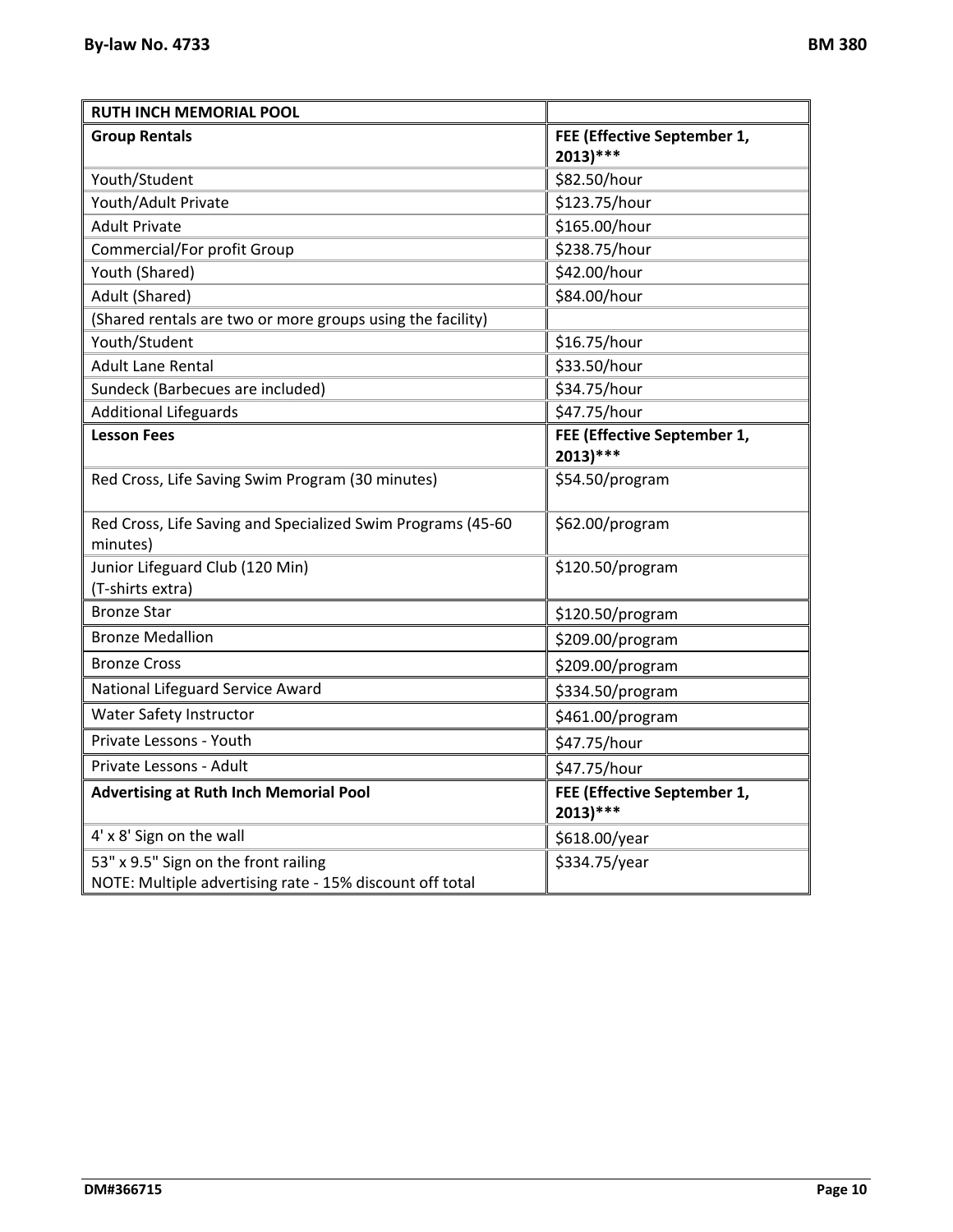#### **Consolidated Facilities fees come into effect September 1, 2013.**

Facilities covered under this section include Ruth Inch Memorial Pool, Multiplex, Yellowknife Community Arena and the Fieldhouse

|                         | <b>SINGLE</b><br><b>ADMISSION</b> | <b>PUNCH PASS</b><br>(min.10)<br>passes)** | <b>1 MONTH</b><br><b>FLEXI</b><br>PASS** | <b>3 MONTH</b><br><b>FLEXI PASS</b><br>$(-5%)$ | <b>6 MONTH</b><br><b>FLEXI PASS</b><br>$(-10%)$ | <b>ONE YEAR</b><br><b>FLEXI</b><br>PASS**<br>$(-15%)$ |
|-------------------------|-----------------------------------|--------------------------------------------|------------------------------------------|------------------------------------------------|-------------------------------------------------|-------------------------------------------------------|
| Under 2 yrs.            | Free                              | N/A                                        | Free                                     | Free                                           | Free                                            | Free                                                  |
| Preschool (2-6)         | \$3.25                            | 15% discount                               | \$24.50                                  | \$69.75                                        | \$131.50                                        | \$248.00                                              |
| Youth<br>$(7-12)$       | \$4.25                            | 15% discount                               | \$33.25                                  | \$94.50                                        | \$179.25                                        | \$338.50                                              |
| <b>Students (13-17)</b> | \$5.25                            | 15% discount                               | \$40.00                                  | \$113.50                                       | \$214.75                                        | \$406.00                                              |
| Adult<br>$(18-59)$      | \$6.25                            | 15% discount                               | \$51.00                                  | \$145.00                                       | \$255.75                                        | \$518.75                                              |
| Seniors (60+)           | \$5.25                            | 15% discount                               | \$40.00                                  | \$113.50                                       | \$214.75                                        | \$406.00                                              |
| Family                  | \$13.50                           | N/A                                        | \$110.75                                 | \$315.25                                       | \$597.00                                        | \$1,127.50                                            |
| Playgroup               | \$14.75                           | 15% discount                               | \$146.00                                 | \$416.00                                       | \$787.75                                        | \$1,488.00                                            |
| Aquafit                 | \$7.75                            | 15% discount                               | \$64.50                                  | \$183.00                                       | \$346.25                                        | \$653.75                                              |

**\*\***Punch Passes = minimum of 10 to be purchased at one time, photo scan card, no expiry.

**\*\*** Flexi Pass = unlimited visits within timeframe, expires at end of timeframe – NO EXCEPTIONS – photo scan card access to all venues.

**\*\***One year Flexi Pass payment plan = pay 30% up front then monthly fee for remaining 9 months.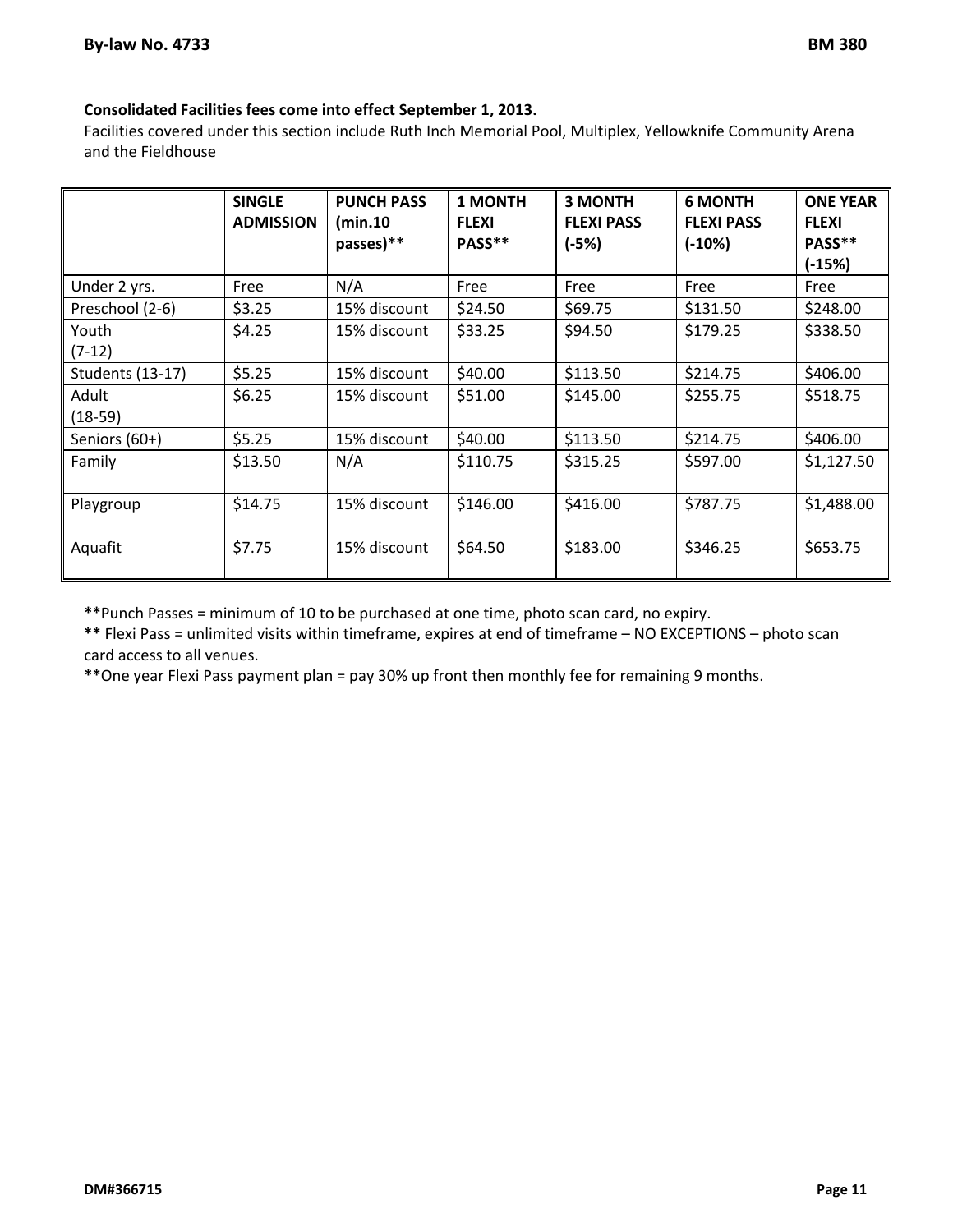| <b>SCHOOL RENTAL</b>                                                                                                                                    | FEE (Effective September 1,<br>$2013$ )***                                                                                   |
|---------------------------------------------------------------------------------------------------------------------------------------------------------|------------------------------------------------------------------------------------------------------------------------------|
| <b>Large Gyms</b>                                                                                                                                       |                                                                                                                              |
| Sir John, St. Pat's & Weledeh schools                                                                                                                   |                                                                                                                              |
| Youth                                                                                                                                                   | \$24.25/50 min.                                                                                                              |
| Youth/Adult                                                                                                                                             | \$36.25/50 min.                                                                                                              |
| Adult                                                                                                                                                   | \$48.50/50 min.                                                                                                              |
| <b>Medium Gyms</b>                                                                                                                                      |                                                                                                                              |
| J.H. Sissons, Range Lake, St. Joseph & Wm. McDonald schools, Multiplex gym                                                                              |                                                                                                                              |
| Youth                                                                                                                                                   | \$16.50/50 min.                                                                                                              |
| Youth/Adult                                                                                                                                             | \$24.75/50 min.                                                                                                              |
| Adult                                                                                                                                                   | \$33.00/50 min.                                                                                                              |
| Multiplex Gym - Corporate, Bingos & Fundraising<br>(Tradeshows, Conferences, Parties, Private Functions,<br>Weddings, Dances, Concerts, Cabarets, etc.) | \$115.75 for floor coverings<br>\$725.00 for Daily Gym Rental (8<br>hours) or<br>\$84.50 per hour to a maximum of<br>7 hours |
|                                                                                                                                                         | **Tables, chairs, stage, etc. extra                                                                                          |
| <b>Small Gyms</b>                                                                                                                                       |                                                                                                                              |
| Mildred Hall & N.J. Macpherson schools                                                                                                                  |                                                                                                                              |
| Youth                                                                                                                                                   | \$12.50/50 min.                                                                                                              |
| Youth/Adult                                                                                                                                             | \$18.50/50 min.                                                                                                              |
| Adult                                                                                                                                                   | \$25.00/50 min.                                                                                                              |
| <b>Tournaments/Special Events</b>                                                                                                                       |                                                                                                                              |
| Large                                                                                                                                                   |                                                                                                                              |
| -Adult                                                                                                                                                  | \$389.50/day                                                                                                                 |
| -Youth                                                                                                                                                  | \$194.75/day                                                                                                                 |
| Medium (other than Multiplex Gym)                                                                                                                       |                                                                                                                              |
| -Adult<br>-Youth                                                                                                                                        | \$324.50/day<br>\$162.25/day                                                                                                 |
| <b>Commercial Special Events</b>                                                                                                                        | FEE (Effective September 1,                                                                                                  |
|                                                                                                                                                         | $2013$ )***                                                                                                                  |
| Weledeh/St. Patrick's school Twin                                                                                                                       | \$139.00/hour                                                                                                                |
| Gymnasium Complex (at above schools)                                                                                                                    | \$1,542.25/day                                                                                                               |
|                                                                                                                                                         | \$760.75/per side                                                                                                            |
| <b>Classrooms &amp; Multiplex PSAV Room</b>                                                                                                             | FEE (Effective September 1,<br>$2013)***$                                                                                    |
| Youth                                                                                                                                                   | \$7.25/hr                                                                                                                    |
| Youth/Adult                                                                                                                                             | \$11.00/hr                                                                                                                   |
| Adult                                                                                                                                                   | \$14.50/hr                                                                                                                   |
| PSAV Arch. Ltd. Meeting Room Corporate                                                                                                                  | \$44.00/hr                                                                                                                   |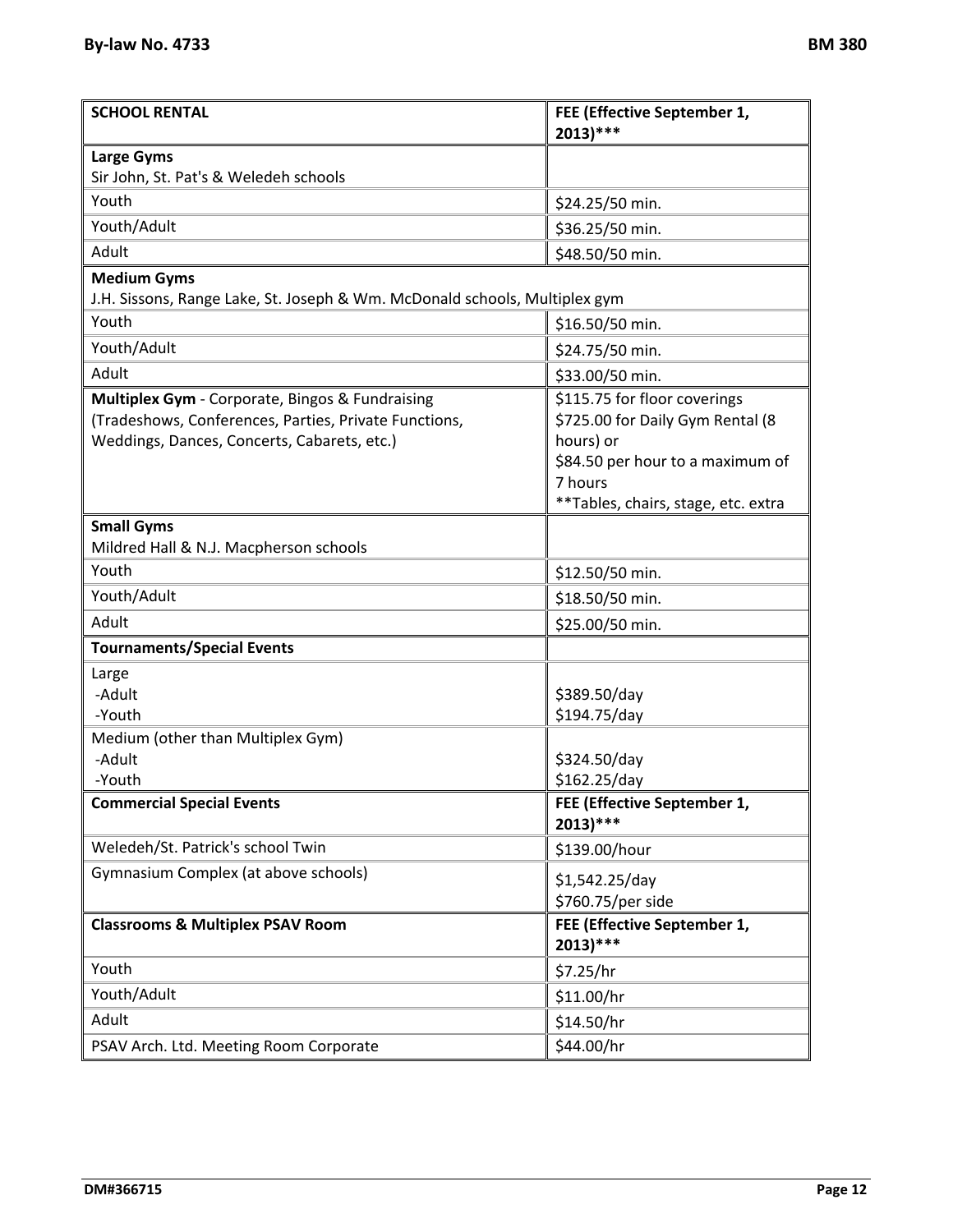| <b>ADVERTISING IN RECREATION GUIDE</b>  | FEE (Effective September 1,<br>$2013$ )*** |
|-----------------------------------------|--------------------------------------------|
| Inside Full Page                        | \$557.00/issue                             |
| Inside Half Page                        | \$318.25/issue                             |
| Inside Quarter Page                     | \$181.50/issue                             |
| Inside Eighth Page                      | \$103.00/issue                             |
| <b>Program Registration System</b>      |                                            |
| Program Registration System Rental      | \$138.00/program/season                    |
| <b>Additional Administration Fee</b>    | 8% of revenue                              |
| Electronic Sign (Community Groups only) |                                            |
| Set up charge                           | \$55.25/message                            |
| Weekly fee                              | \$5.75/message                             |

| <b>OUTDOOR FACILITIES</b>                                                                               | FEE (Effective September 1,<br>$2013$ <sup>***</sup> |  |  |
|---------------------------------------------------------------------------------------------------------|------------------------------------------------------|--|--|
|                                                                                                         |                                                      |  |  |
| Somba K'e Civic Plaza Amphitheatre                                                                      |                                                      |  |  |
| <b>Hourly Rental</b>                                                                                    | \$53.00                                              |  |  |
| Half day                                                                                                | \$212.25                                             |  |  |
| Full day                                                                                                | \$424.50                                             |  |  |
| <b>Add Service Building</b>                                                                             |                                                      |  |  |
| Hourly rental                                                                                           | \$79.50                                              |  |  |
| Half day                                                                                                | \$318.25                                             |  |  |
| Full day                                                                                                | \$636.50                                             |  |  |
| Rotary Waterfront Park - day use area & City Hall back lawn                                             |                                                      |  |  |
| Hourly rental                                                                                           | \$25.75                                              |  |  |
| Half day                                                                                                | \$103.00                                             |  |  |
| Full day                                                                                                | \$206.00                                             |  |  |
| Parker Park & St. Joseph school ball diamonds; Wm. McDonald & Range Lake schools soccer fields          |                                                      |  |  |
| <b>Adult Season Use</b>                                                                                 | \$246.00/team                                        |  |  |
| Youth Season Use                                                                                        | \$123.00/team                                        |  |  |
| <b>Adult Casual Use</b>                                                                                 | \$29.00/hour                                         |  |  |
| <b>Youth Casual Use</b>                                                                                 | \$14.50/hour                                         |  |  |
| Adult Tournament (per diamond)                                                                          | \$154.50/day                                         |  |  |
| Adult/Youth Tournament (per diamond)                                                                    | \$121.50/day                                         |  |  |
| Youth Tournament (per diamond)                                                                          | \$80.00/day                                          |  |  |
| Tenants are responsible for their own field maintenance. The City supplies materials for lining. If the |                                                      |  |  |
| City workforce maintains the fields, the tenant will be charged on a cost of service basis.             |                                                      |  |  |
| Wm. McDonald, N.J. Macpherson, Mildred Hall & Range Lake schools ball diamonds                          |                                                      |  |  |
| Youth Season Use                                                                                        | \$25.75/team                                         |  |  |
| <b>Youth Casual Use</b>                                                                                 | \$9.50/hour                                          |  |  |
| <b>Tennis Courts</b>                                                                                    |                                                      |  |  |
| Tennis Club seasonal court rental                                                                       | \$836.00/season                                      |  |  |
| <b>Float Plane Dock Rental</b>                                                                          | \$824.00/year                                        |  |  |
| <b>Folk On The Rocks site rentals</b>                                                                   | \$162.25/day                                         |  |  |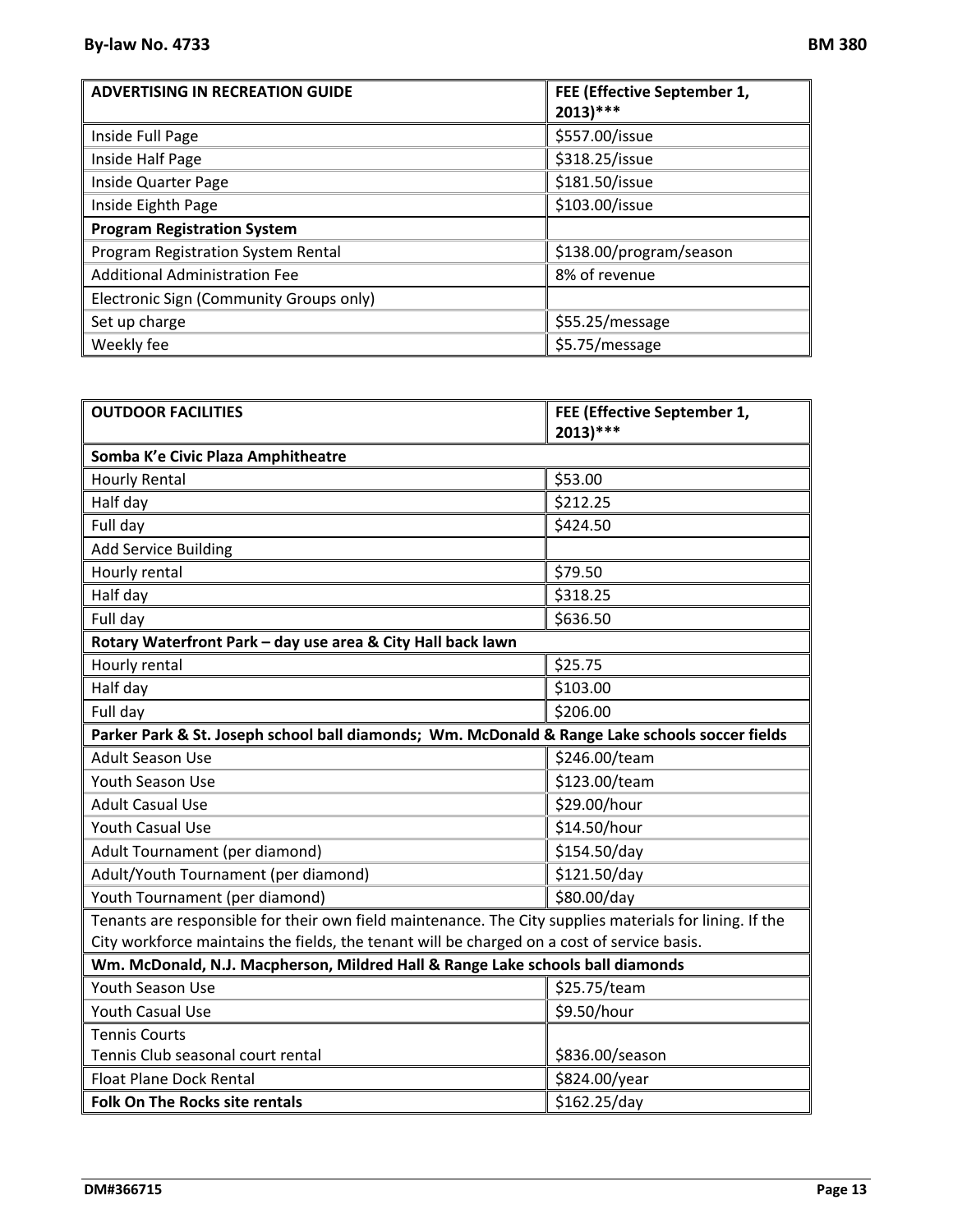| Folk on the Rocks Sewer Pump Out                                                    | $\parallel$ \$103.00 |
|-------------------------------------------------------------------------------------|----------------------|
| - For all park facility rentals there is a \$300.00 refundable maintenance deposit. |                      |

‐ Lessee is responsible for supply of water, security, electricity and washroom pump outs.

| <b>EQUIPMENT RENTAL</b>                                            | FEE (Effective September 1,<br>$2013$ )***    |
|--------------------------------------------------------------------|-----------------------------------------------|
| <b>Equipment Rental</b>                                            | Item/Day                                      |
| Marquis Tent (20' x 30')                                           | \$56.25                                       |
| Additional City setup charge                                       | \$404.25                                      |
| Grand Marquis Tent (40' x 60')                                     | $$88.50 + $500$ damage deposit                |
| Additional City setup charge                                       | \$2,005.00                                    |
|                                                                    | \$81.50 (plus \$200.00 refundable<br>deposit) |
| Bleachers (20'x8'; 5-tier; 50 people max.; includes City delivery) |                                               |
| Staging (4'x8'x2'); Metal structures                               | \$24.25/piece/day                             |
| <b>Stairs</b>                                                      |                                               |
| <b>Picnic Tables</b>                                               | \$17.50                                       |
| Folding plastic Tables(2-1/2'x6')                                  | \$9.25                                        |
| Chairs - plastic folding                                           | \$3.25                                        |
|                                                                    | \$46.50/10 sections plus \$200                |
| Security Barricade                                                 | damage deposit                                |
| Snow Fencing (100')                                                | \$24.00/100'                                  |
| Garbage Cans                                                       | No charge                                     |
| -Parachutes (for play purposes)                                    | \$8.00 each                                   |
| Delivery/Pickup Charge and/or additional staff                     | \$58.25/hr                                    |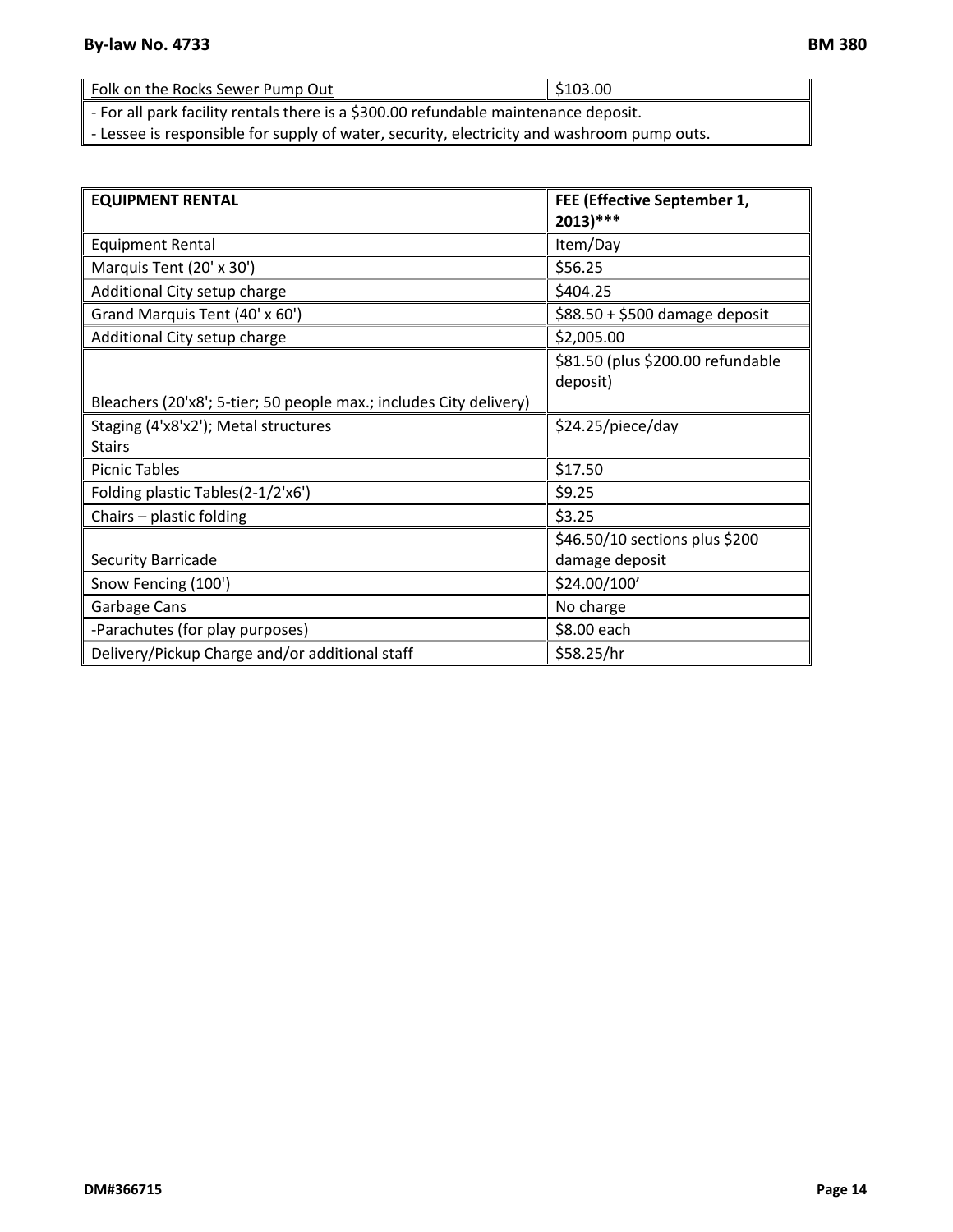| <b>PUBLIC LIBRARY</b>     | FEE (Effective September 1,<br>$2013$ )*** |
|---------------------------|--------------------------------------------|
| <b>Meeting Room</b>       |                                            |
| Non Profit Group          | No charge                                  |
| For Profit Group          | \$300.00/day                               |
|                           | \$150.00/half day                          |
|                           | \$44.00/hour                               |
| <b>Overdue Book Fines</b> |                                            |
| Yellowknife Books         | \$0.10/day to a max. of \$5.00             |
| Inter-Library Loans       | $$1.00$ /day                               |
| Videos/DVD                | \$1.00/day to a max. of \$10.00            |
| Membership Card           | No charge                                  |
| <b>Replacement Card</b>   | \$1.00/each                                |
| Xerox (black and white)   | \$0.20/copy                                |
| <b>Computer Printing</b>  | \$0.25/black and white copy                |
| <b>Computer Printing</b>  | \$0.50/color copy                          |
| Lost Materials            | Replacement Cost + \$5.00                  |
| Exam Invigilation         | \$48.00                                    |

\*\*\*Existing fees remain in effect unless otherwise indicated. Any new or increased fees in effect as of September 1, 2013.\*\*\*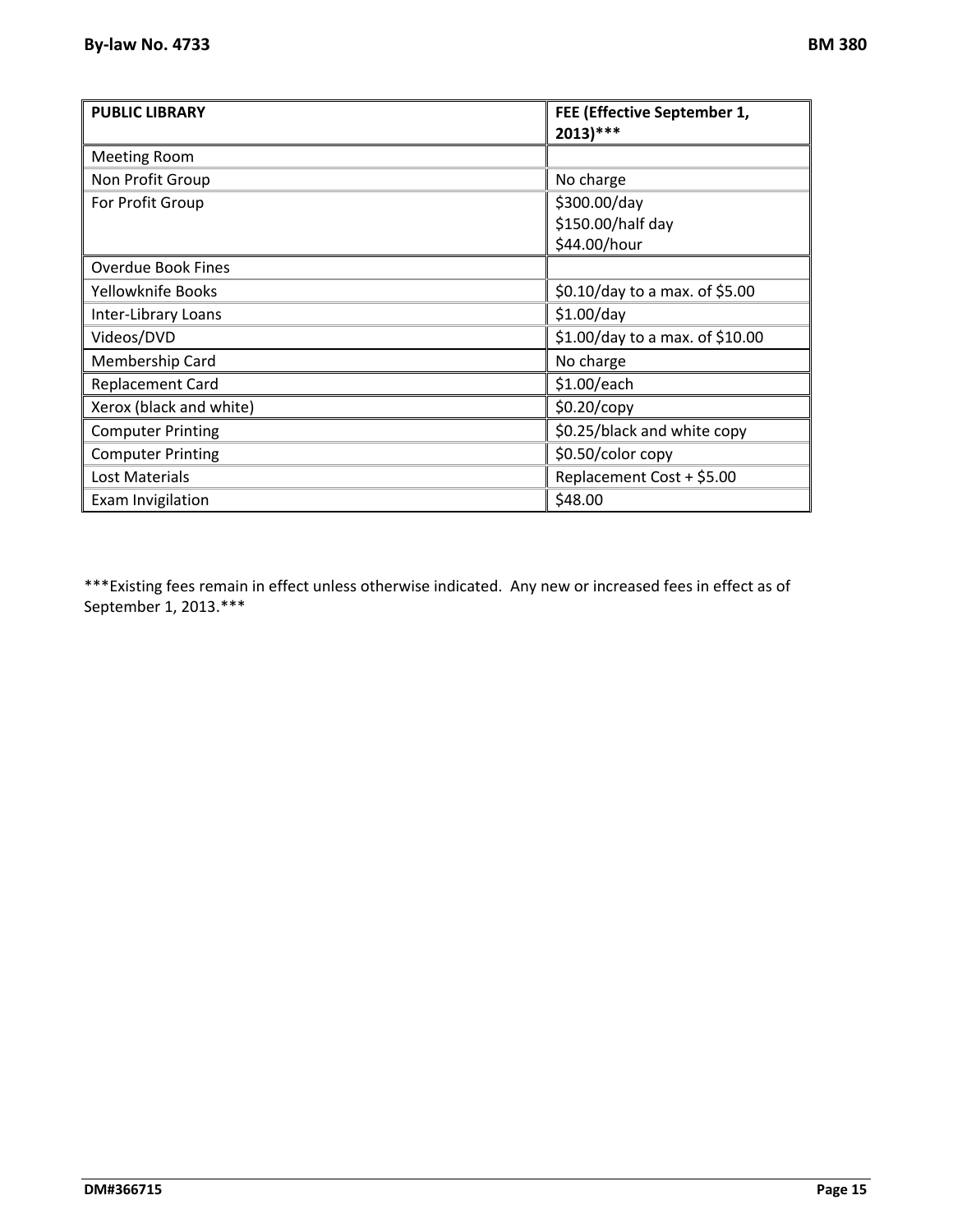#### **INTERPRETATION OF PART 12 of SCHEDULE "B"**

- PRE-SCHOOL means a person 2-6 years of age and younger and includes a 'tot' for Parent/Tot Skating.
- YOUTH means a person between 7 and 12 years of age.
- **STUDENT** means a person between 13 and 17 years of age; or a person who holds a valid student card.
- ADULT means a person between 18-59 years of age.
- SENIOR means a person 60 years of age and older.
- FAMILY means two adults in addition to their biological or adoptive children who are 18 years of age or younger and who reside at the same residence.
- PLAY GROUP means one adult and up to a maximum of 4 children.
- PRIME TIME means those hours from 4:00 p.m. to midnight on weekdays, and from 8:00 a.m. to midnight on Saturday and Sunday.
- NON-PRIME TIME means those hours from midnight to 4:00 p.m. on weekdays, and from midnight to 8:00 a.m. on Saturday and Sunday.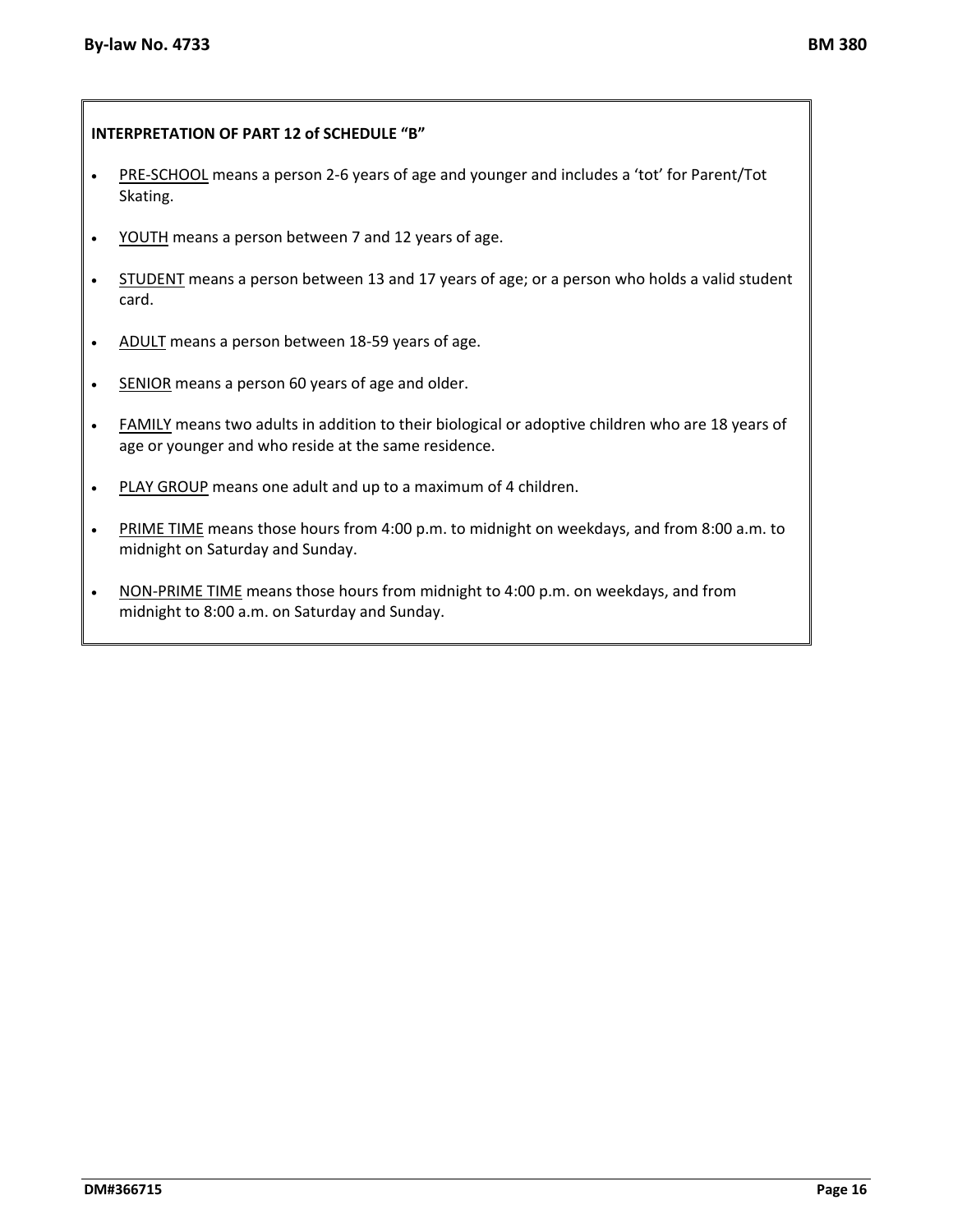#### **PART 15** – Water and Sewer Rates (Water and Sewer Services By‐law No. 4663 (Schedule A))

| <b>SERVICE</b>                                            | <b>FEE</b>                                                  |                                                             |
|-----------------------------------------------------------|-------------------------------------------------------------|-------------------------------------------------------------|
|                                                           | Effective as of January 1, 2013                             | Effective as of January 1, 2014                             |
| <b>Piped Water Access Fee</b><br>(as per section $1(a)$ ) | \$7.06 per Equivalent Residential<br>Unit ("ERU") per month | \$7.35 per Equivalent Residential Unit<br>("ERU") per month |

|                            |               | <b>Public Piped Service Users (Demand)</b> |                                    |                                        |
|----------------------------|---------------|--------------------------------------------|------------------------------------|----------------------------------------|
|                            |               | Monthly Demand Ratio (applies              |                                    |                                        |
|                            |               | whether or not any water is consumed       |                                    |                                        |
| [as per section $1(b)$ ])  |               |                                            |                                    |                                        |
| <b>Size of Water Meter</b> |               |                                            | <b>Monthly Demand Charge</b>       |                                        |
| <b>Imperial</b>            | <b>Metric</b> | Capacity                                   | Effective as of January 1,<br>2013 | <b>Effective as of January 1, 2014</b> |
| (inches)                   | (mm)          |                                            |                                    |                                        |
| 5/8                        | 16            | $\overline{2}$                             | \$8.77                             | \$9.12                                 |
| $\frac{3}{4}$              | 19            | 3                                          | \$13.15                            | \$13.68                                |
| $\mathbf{1}$               | 25            | 5                                          | \$21.91                            | \$22.79                                |
| $1\frac{1}{2}$             | 38            | 11                                         | \$48.20                            | \$50.13                                |
| $\overline{2}$             | 50            | 19                                         | \$83.26                            | \$86.59                                |
| 3                          | 75            | 42                                         | \$184.04                           | \$191.40                               |
| $\overline{4}$             | 100           | 74                                         | \$324.28                           | \$337.25                               |
| 6                          | 150           | 170                                        | \$744.95                           | \$774.75                               |
| 8                          | 200           | 300                                        | \$1,314.62                         | \$1,367.21                             |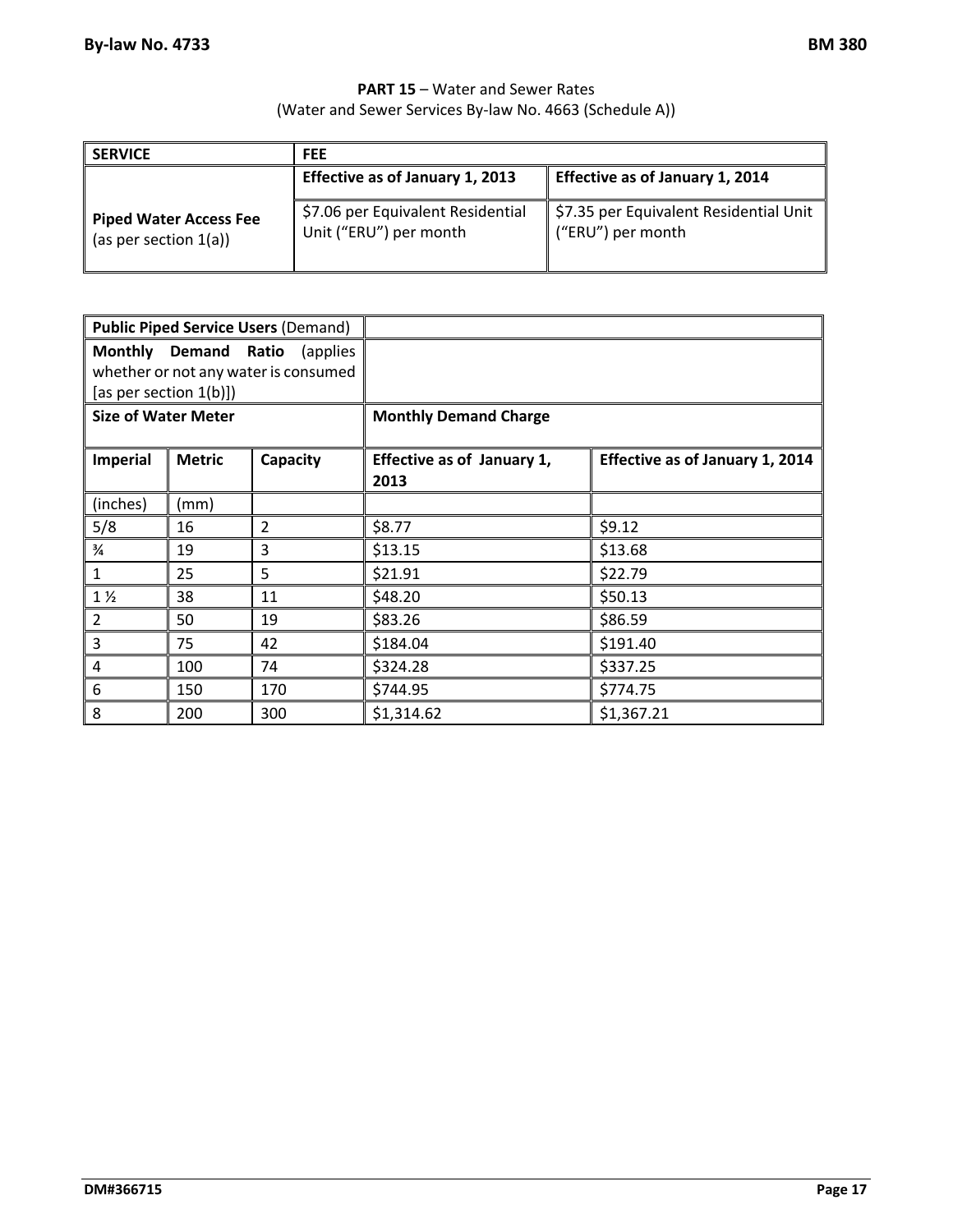| <b>Water Consumption Volume</b>                                                                                                                             | <b>FEE</b>                                           |                                                      |
|-------------------------------------------------------------------------------------------------------------------------------------------------------------|------------------------------------------------------|------------------------------------------------------|
|                                                                                                                                                             | <b>Effective January 1, 2013</b>                     | <b>Effective January 1, 2014</b>                     |
| per 1,000 gallons or 4,550 litres                                                                                                                           | \$14.57                                              | \$15.16                                              |
| Exception:                                                                                                                                                  |                                                      |                                                      |
| consumed<br>for<br>construction<br>water<br>purposes per 1,000 gallons or 4,550 litres<br>(as per section 2)                                                | \$7.29                                               | \$7.58                                               |
| <b>SERVICE</b>                                                                                                                                              | <b>FEE</b>                                           |                                                      |
| Users/Flat<br><b>Unmetered</b><br>Rate<br>(not<br>otherwise addressed in this Part [as per<br>section B1])                                                  |                                                      |                                                      |
| Single Family Residential Water Users<br>(which is<br>based<br>on<br>average<br>an<br>consumption of 7,500 gallons or 34,125<br>litres [as per section B1]) | \$134.38 per month                                   | \$139.76 per month                                   |
| <b>Water Delivery/Sewage Pumpout</b>                                                                                                                        |                                                      |                                                      |
| <b>Users in residentially zoned areas</b><br>within the City                                                                                                | <b>FEE</b>                                           |                                                      |
|                                                                                                                                                             | <b>Effective January 1, 2013</b>                     | <b>Effective January 1, 2014</b>                     |
| access fee per month (as per section C1)                                                                                                                    | \$51.02                                              | \$53.06                                              |
| consumption for:                                                                                                                                            |                                                      |                                                      |
| -first 3,300 gallons/15,000 litres per<br>month (as per section C1)                                                                                         | $- $14.57$ per<br>1,000 gallons or per 4,550 litres  | $-$ \$15.16 Per 1,000 gallons or per<br>4,550 litres |
| -over 3,300 gallons/15,000 litres per<br>month (as per section C2)                                                                                          | $-$ \$83.12 per<br>1,000 gallons or per 4,550 litres | $-$ \$86.44 Per 1,000 gallons or per<br>4,550 litres |
| Trucked Water (as per section C2)                                                                                                                           | \$0.057211per gallon                                 | \$0.05950 per gallon                                 |
| Sewage Pump out (as per section C2)                                                                                                                         | \$0.027967 per gallon                                | \$0.029086                                           |

| Users in industrially and commercially<br>zoned areas within the City and<br>businesses in mixed use zones as<br>defined in the Zoning By-law (including | <b>FEE</b>                       |                                  |
|----------------------------------------------------------------------------------------------------------------------------------------------------------|----------------------------------|----------------------------------|
| all business and caretaker security<br>units[as per section C3])                                                                                         | <b>Effective January 1, 2013</b> | <b>Effective January 1, 2014</b> |
| Access fee per month (as per section<br>C3)                                                                                                              | \$145.67                         | \$151.50                         |
| consumption for:                                                                                                                                         |                                  |                                  |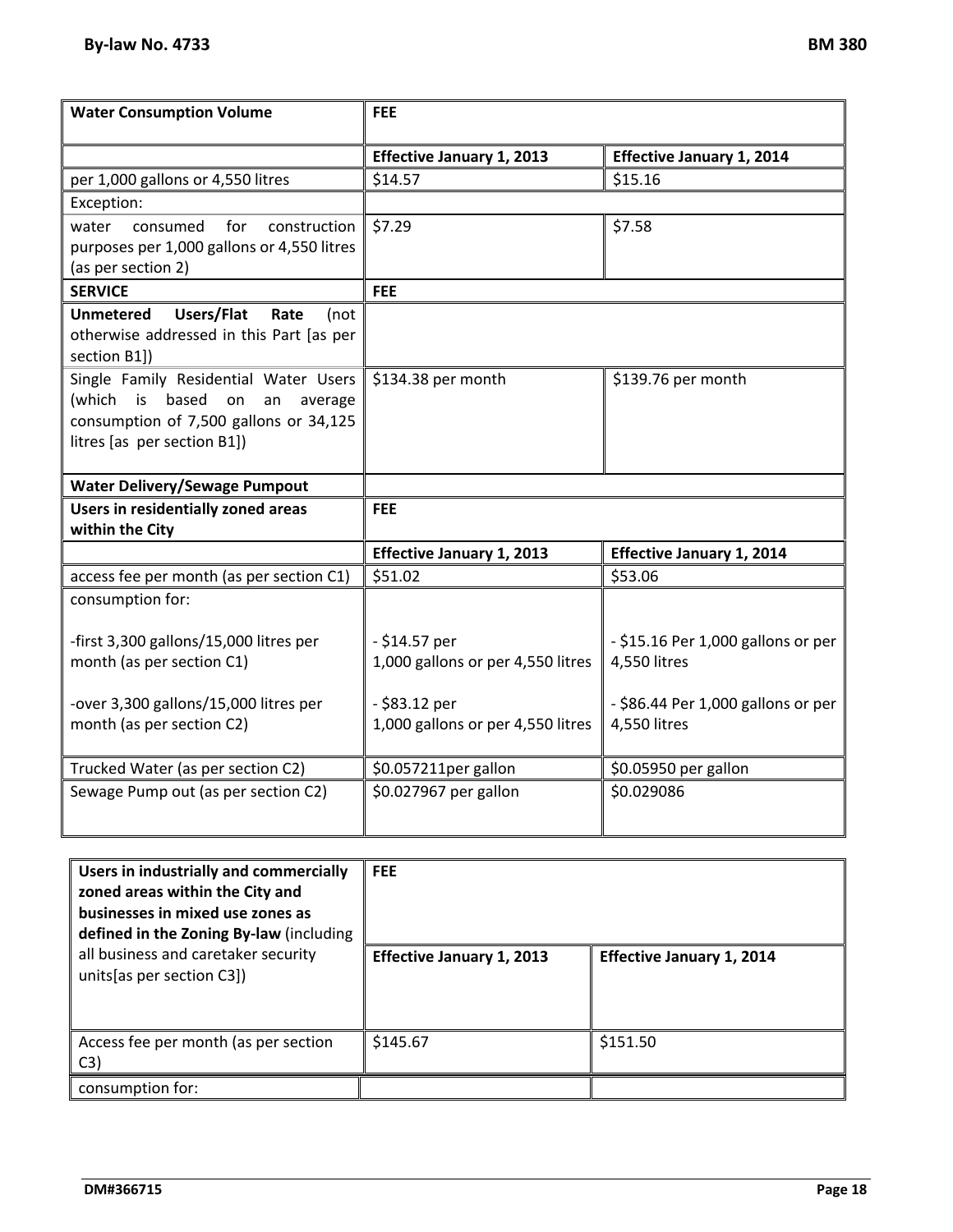| -first 3,300 gallons / 15,000 litres per | $-$ \$14.57 per 1,000 gallons or                                | $\vert \vert$ - \$15.16 Per 1,000 gallons or per             |
|------------------------------------------|-----------------------------------------------------------------|--------------------------------------------------------------|
| month                                    | per 4,550 litres                                                | 4,550 litres                                                 |
| - over 3,300 gallons/15,000 litres per   | - \$83.12 per                                                   | - \$86.44 Per 1,000 gallons or per                           |
| month                                    | 1,000 gallons or per 4,550 litres                               | 4,550 litres                                                 |
| <b>Bulk Sales</b> (as per section E)     | \$18.88 per 1,000<br>gallons/4,550 litres or portion<br>thereof | \$19.64 per 1,000 gallons/4,550<br>litres or portion thereof |

| <b>SERVICE</b>                                          | <b>FEE</b>                                             |
|---------------------------------------------------------|--------------------------------------------------------|
| Water Meter Fee (as per section H)                      |                                                        |
| - To December 31, 2012                                  | \$119.00                                               |
| - Effective January 1, 2013                             | \$124.00                                               |
| - Effective January 1, 2014                             | \$129.00                                               |
| Connect or Disconnect Permit (as per section I)         |                                                        |
| - To December 31, 2012                                  | \$36.00                                                |
| - Effective January 1, 2013                             | \$38.00                                                |
| - Effective January 1, 2014                             | \$40.00                                                |
| <b>Utility Account Registration Fee (paper invoice)</b> |                                                        |
| - To December 31, 2012                                  | \$30.00 per account                                    |
| - Effective January 1, 2013                             | \$31.00 per account                                    |
| - Effective January 1, 2014                             | \$33.00 per account                                    |
| <b>Utility Account Registration Fee (e-Billing)</b>     |                                                        |
| - To December 31, 2012                                  | \$20.00 per account                                    |
| - Effective January 1, 2013                             | \$21.00 per account                                    |
| - Effective January 1, 2014                             | \$23.00 per account                                    |
| Infrastructure Replacement Levy (as per section K)      | \$10.00 per ERU per month                              |
| Capital cost to connect to public piped services (as    | Pro-rata share of capital cost of establishing public  |
| per section L)                                          | piped service calculated on basis of total cost of the |
|                                                         | project divided by the total square meters of the      |
|                                                         | affected properties multiplied by the square meters of |
|                                                         | each individual lot                                    |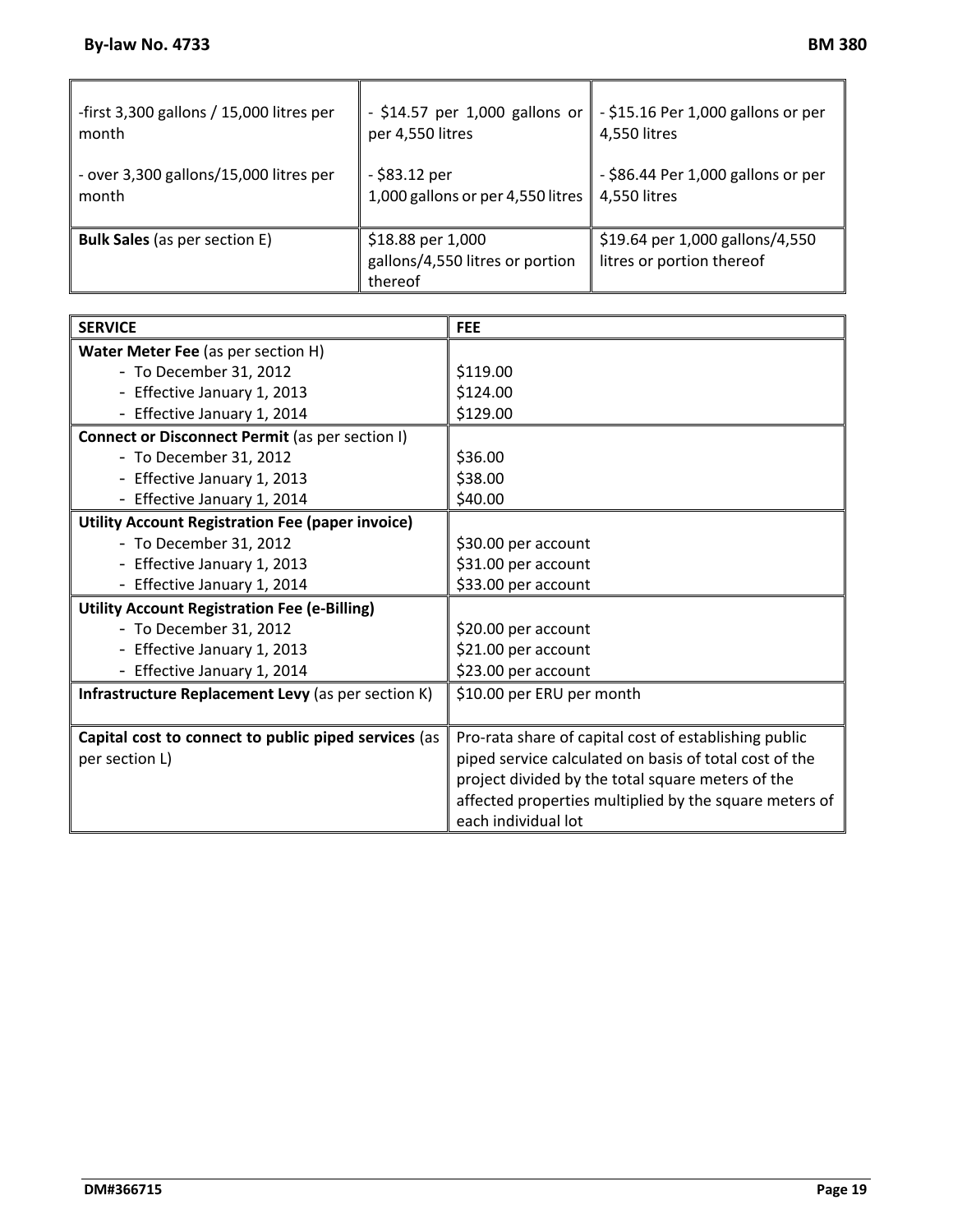### **PART 17** – Tipping and Solid Waste Related Fees (Solid Waste Management By‐law No. 4376)

| <b>PROGRAM OR SERVICE (Tipping Fees)</b>                                 | <b>FEE</b>                                                         |  |
|--------------------------------------------------------------------------|--------------------------------------------------------------------|--|
| <b>COMMERCIAL RATES (for Commercial Vehicles</b>                         |                                                                    |  |
| <b>Disposing of Solid Waste)</b>                                         |                                                                    |  |
| <b>Commercial Waste</b>                                                  |                                                                    |  |
| To December 31st, 2012                                                   | \$90.75 per tonne                                                  |  |
| Effective January 1st, 2013                                              | \$99.00 per tonne                                                  |  |
| Commercial Waste from outside of City boundaries (with prior             |                                                                    |  |
| approval of Senior Administrative Officer)                               |                                                                    |  |
| To December 31st, 2012                                                   |                                                                    |  |
|                                                                          | \$100.00 per tonne (\$20 minimum)                                  |  |
|                                                                          | + \$130/hour equipment charge<br>with a minimum 1 hour if required |  |
|                                                                          |                                                                    |  |
|                                                                          | \$125.00 per tonne (\$50 minimum)                                  |  |
| Effective January 1st, 2013                                              | + \$130/hour equipment charge                                      |  |
|                                                                          | with a minimum 1 hour if required                                  |  |
|                                                                          |                                                                    |  |
|                                                                          |                                                                    |  |
| <b>Mixed Loads</b>                                                       | Charged at the higher rate                                         |  |
| Light Waste Loads                                                        |                                                                    |  |
| To December 31 <sup>st</sup> , 2012                                      | \$8.00 minimum charge                                              |  |
| Effective January 1st, 2013                                              | \$9.00 minimum charge                                              |  |
|                                                                          |                                                                    |  |
| <b>Unsorted Recyclables</b>                                              | \$65.00 per tonne                                                  |  |
| Sorted Recyclables                                                       | \$30.00 per tonne                                                  |  |
| Special Waste*                                                           |                                                                    |  |
| <b>Construction Waste</b>                                                |                                                                    |  |
| To December 31 <sup>st</sup> , 2012                                      | \$66.00 per tonne                                                  |  |
| Effective January 31st, 2013                                             | \$72.50 per tonne                                                  |  |
|                                                                          |                                                                    |  |
| Contaminated Soils – Hydrocarbons<br>To December 31 <sup>st</sup> , 2012 | \$82.50 per tonne                                                  |  |
|                                                                          |                                                                    |  |
| Effective January 1st, 2013                                              | \$90.00 per tonne                                                  |  |
| <b>Contaminated Water</b>                                                | \$550.00 per tonne                                                 |  |
| <b>Cooking Grease</b>                                                    | \$30.00 per tonne                                                  |  |
| <b>Animal Carcasses:</b>                                                 |                                                                    |  |
| -small                                                                   | \$10.00 each                                                       |  |
| -large                                                                   | \$20.00 each                                                       |  |
| Asbestos                                                                 | \$150.00 per tonne (\$50.00                                        |  |
|                                                                          | $minimum$ ) + \$130/hour equipment                                 |  |
|                                                                          | charge, one hour minimum charge                                    |  |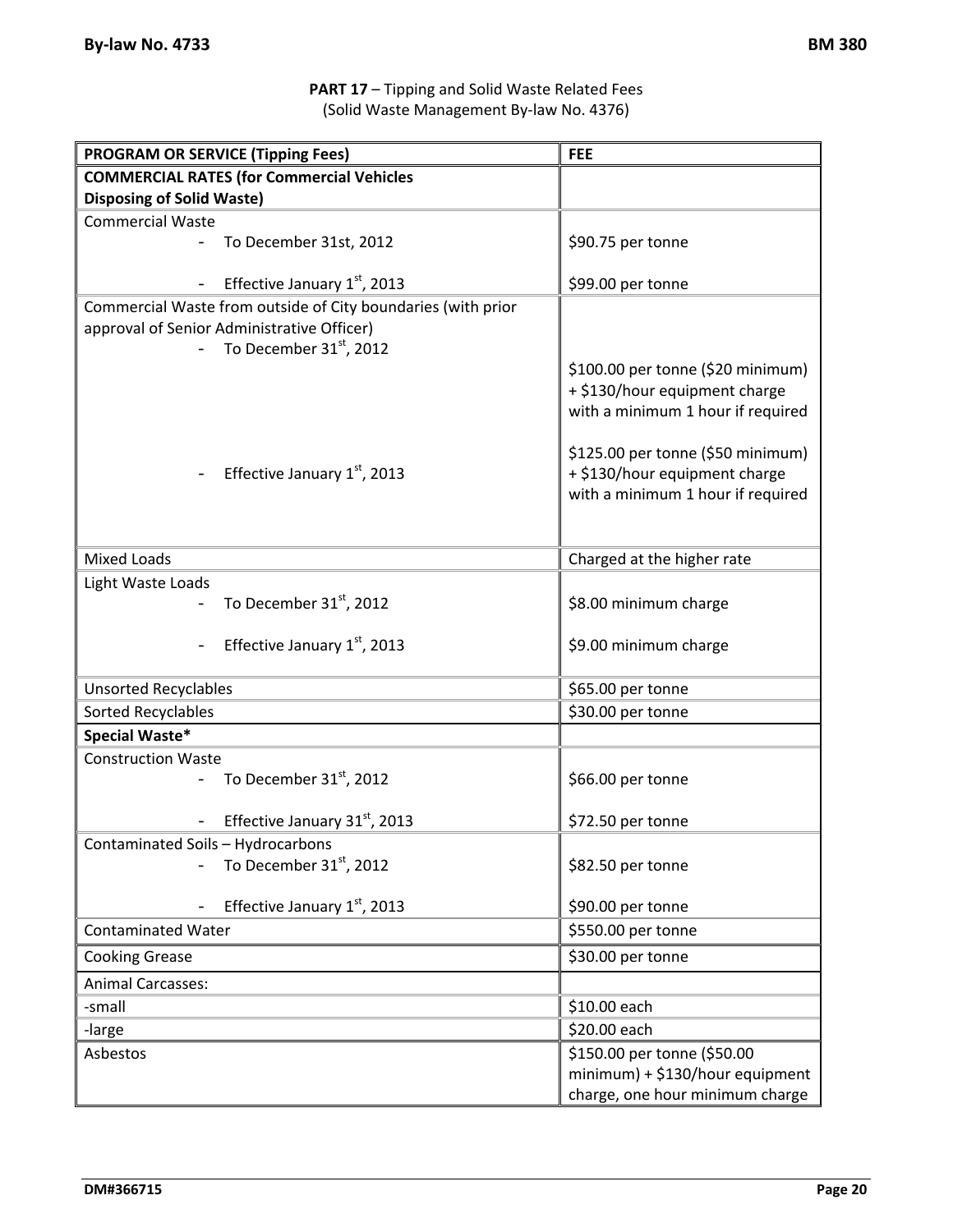| Other non-specified special waste     | \$100.00 per tonne (\$50.00  |
|---------------------------------------|------------------------------|
|                                       | minimum) +\$130/hr equipment |
|                                       | charge - one hour minimum    |
|                                       | charge if equipment required |
| <b>Scrap Steel</b>                    | \$75.00 per tonne            |
| Vehicles (that are being disposed of) | \$150.00 per vehicle         |

|                          | <b>PROGRAM OR SERVICE (Tipping Fees)</b>                   | <b>FEE</b>              |
|--------------------------|------------------------------------------------------------|-------------------------|
| Oversized Load           |                                                            |                         |
|                          | - To December $31st$ , 2012                                | \$15.00 per cubic metre |
|                          |                                                            |                         |
|                          |                                                            | \$20.00 per cubic metre |
|                          | Effective January $1st$ , 2013                             |                         |
| White Goods (appliances) |                                                            |                         |
| Refrigerator             |                                                            |                         |
|                          | - To December $31st$ , 2012                                | \$50.00 each            |
|                          | Effective January 1st, 2013                                | \$60.00 each            |
| Other                    |                                                            |                         |
|                          | To December $31st$ , 2012                                  | \$30.00 each            |
|                          | Effective January $1st$ , 2013<br>$\overline{\phantom{0}}$ | \$40.00                 |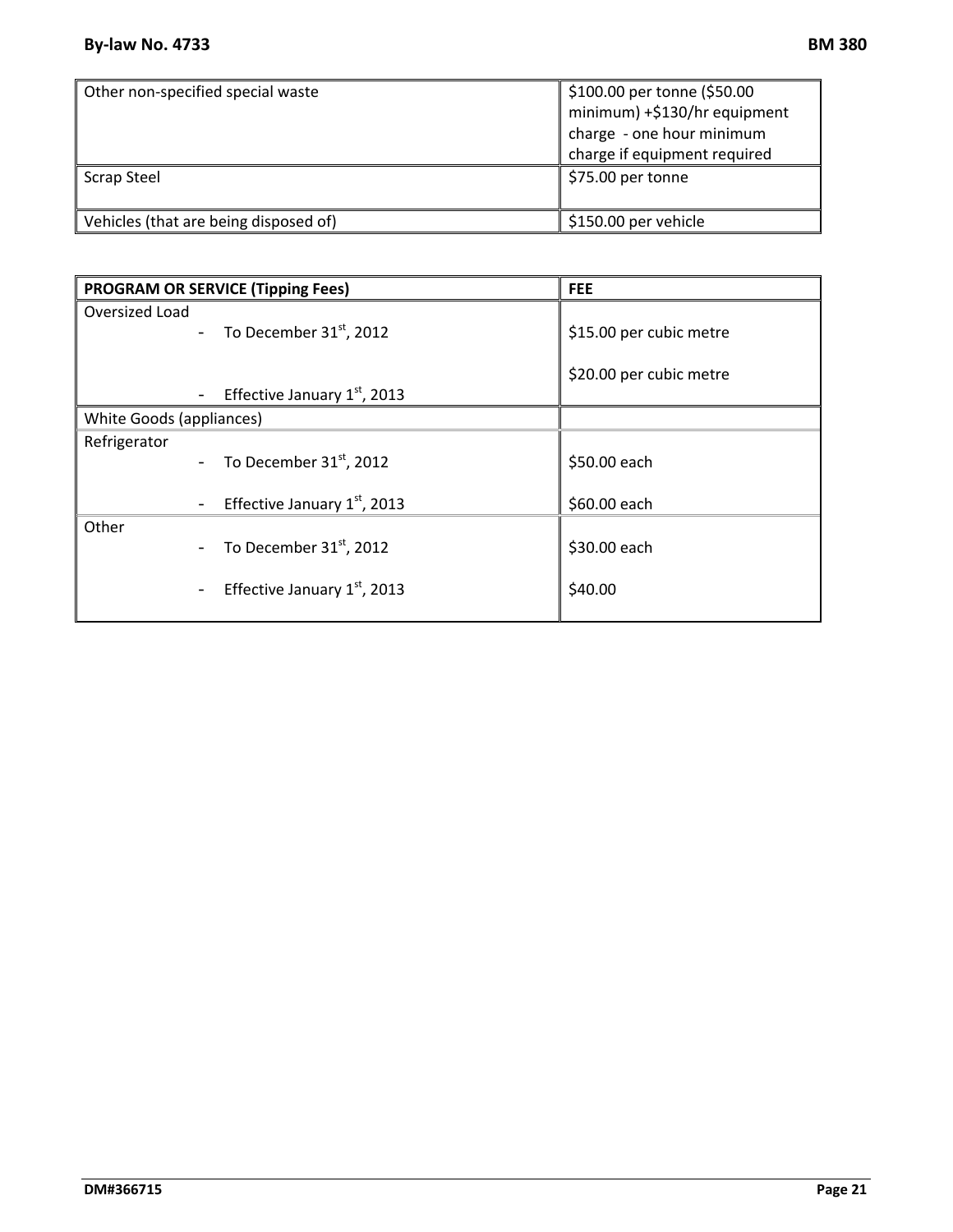| Oil Tanks (up to 250 gallon) - Larger tanks will be accepted once                                         | \$150.00 each                        |  |
|-----------------------------------------------------------------------------------------------------------|--------------------------------------|--|
| the commercial establishment has cleaned and cut up the tank as                                           |                                      |  |
| per the environmental guidelines                                                                          |                                      |  |
| Propane Tanks                                                                                             |                                      |  |
| Not more than 40 lbs                                                                                      | \$6.00 each                          |  |
| More than 40 lbs                                                                                          | \$75.00 each                         |  |
| Good clean Scrap Wood (no fastenings/glues) not mixed with any                                            | \$20.00 per tonne                    |  |
| other construction debris and/or garbage                                                                  |                                      |  |
| Non-contaminated Soil                                                                                     | No charge                            |  |
| Wet Filled Lead Acid Batteries                                                                            | \$6.00 per battery up to 3 batteries |  |
| up to 3 batteries per month                                                                               | per month                            |  |
| Tires (without rims)                                                                                      |                                      |  |
| -less than 20" in diameter                                                                                | \$10.00 per tire                     |  |
|                                                                                                           |                                      |  |
| -greater than 20" up to 48"                                                                               | \$15.00 per tire                     |  |
|                                                                                                           |                                      |  |
| Tree Branches, stumps, Roots and Logs                                                                     |                                      |  |
| To December 31 <sup>st</sup> , 2012                                                                       | \$80.00 per tonne (minimum           |  |
|                                                                                                           | charge \$40.00)                      |  |
|                                                                                                           |                                      |  |
|                                                                                                           | \$90.00 per tonne (minimum           |  |
| Effective January $1st$ , 2013                                                                            | charge \$40.00)                      |  |
|                                                                                                           |                                      |  |
| *The fees and charges for special waste shall be charged on a Cost of Service basis rather than those set |                                      |  |

\*The fees and charges for special waste shall be charged on a Cost of Service basis rather than those set out in Part 17 in instances where the level of contamination or the state of the waste is determined by the **Senior Administrative Officer to be exceptional.** 

| SOLID WASTE CONTRACTOR RATES (apply to the solid waste<br>contractor when delivering waste to a solid waste site that has<br>originated from multi-family unit and commercial premises in the<br>City) |                   |
|--------------------------------------------------------------------------------------------------------------------------------------------------------------------------------------------------------|-------------------|
| Multi-family Unit Premise or Commercial Premise Waste                                                                                                                                                  |                   |
| - To December $31st$ , 2012                                                                                                                                                                            |                   |
|                                                                                                                                                                                                        | \$90.75 per tonne |
| - Effective January $1st$ , 2013                                                                                                                                                                       |                   |
|                                                                                                                                                                                                        | \$96.00 per tonne |
| Sorted Recyclables                                                                                                                                                                                     | \$30.00 per tonne |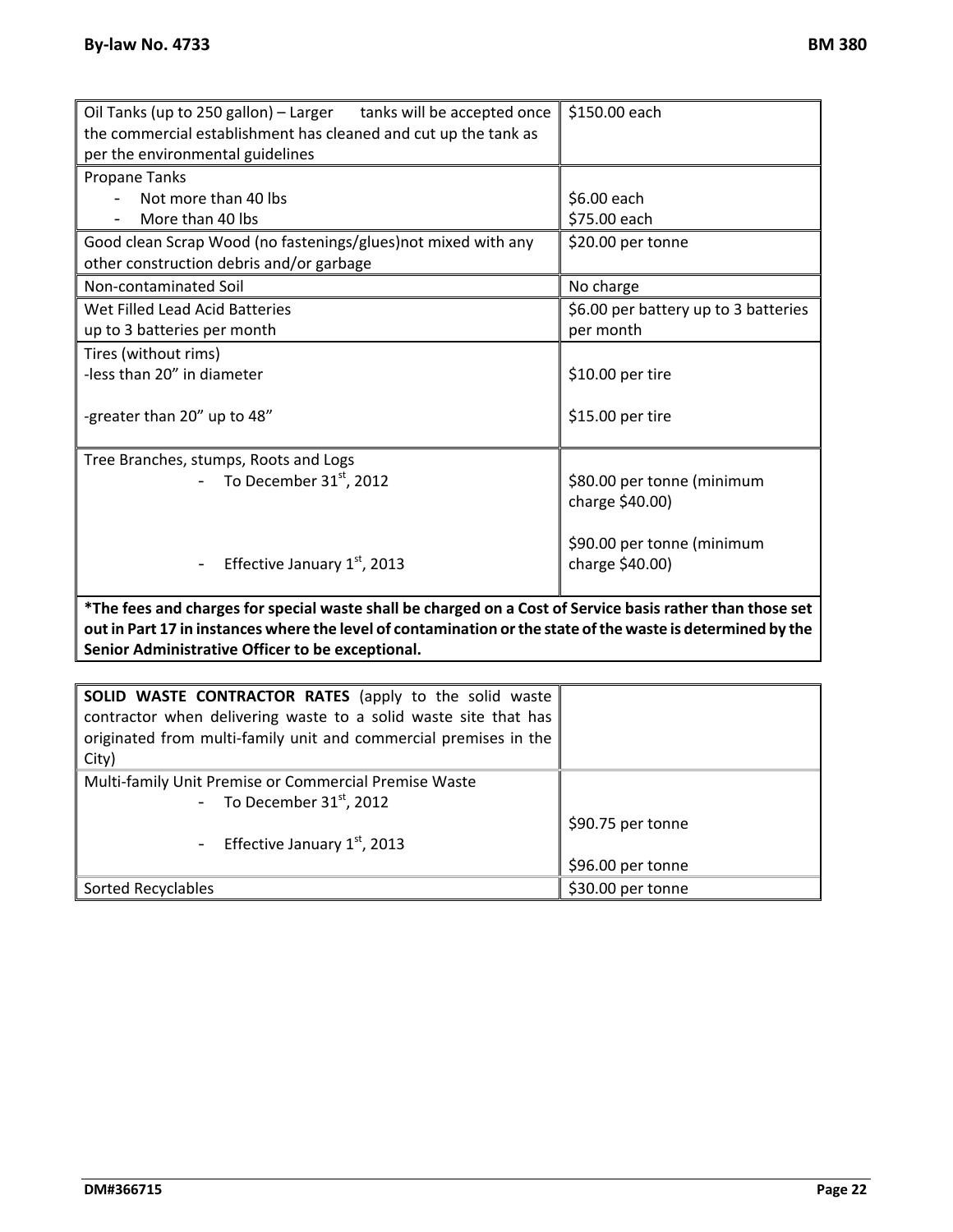| <b>RESIDENTIAL WASTE(TIPPING FEES)</b>                                      | <b>FEE</b>                |
|-----------------------------------------------------------------------------|---------------------------|
| (Residential vehicles disposing of residential waste, not collected for     |                           |
| compensation)                                                               |                           |
| Vehicle Charge for the disposal of residential waste and other special      |                           |
| waste such as yard waste, animal carcasses, computers and monitors,         |                           |
| construction waste, good clean scrap wood, & tree branches/roots            |                           |
| To December 31 <sup>st</sup> , 2012                                         |                           |
| Effective January 1st, 2013                                                 | \$8.00 per vehicle        |
|                                                                             | \$9.00 per vehicle        |
| <b>Unsecured Load</b>                                                       | \$50.00 additional charge |
| Special Waste*                                                              |                           |
| Tires (without rims)                                                        |                           |
| less than 20" in diameter                                                   | \$10.00 per tire          |
|                                                                             |                           |
| from 20-48" in diameter                                                     | \$15.00 per tire          |
|                                                                             |                           |
| Wet filled Lead Acid Batteries                                              |                           |
| (up to 3 batteries per month)                                               | \$6.00 per battery        |
| Oil tanks (up to 250 gallon)                                                |                           |
| ** larger tanks will be accepted once they have been cleaned and cut as per | \$150.00 each             |
| environmental guidelines                                                    |                           |
| <b>Propane Tanks</b>                                                        |                           |
| Not more than 40 lbs                                                        | \$6.00 each               |
| More than 40 lbs                                                            | \$75.00 each              |
| White Goods (appliances)                                                    |                           |
| -refrigerators                                                              |                           |
| - To December 31 <sup>st</sup> , 2012                                       | \$50.00                   |
| - Effective January 1st, 2013                                               | \$60.00                   |
| -other                                                                      |                           |
| - To December 31 <sup>st</sup> , 2012                                       | \$30.00                   |
| - Effective January 1st, 2013                                               | \$40.00                   |
|                                                                             |                           |
|                                                                             |                           |
| Vehicles (that are being disposed of)                                       | \$150.00                  |
|                                                                             |                           |

\*The fees and charges for special waste shall be charged on a Cost of Service basis rather than those set out in Part 17 in instances where the level of contamination or the state of the waste is determined **by the Senior Administrative Officer to be exceptional.**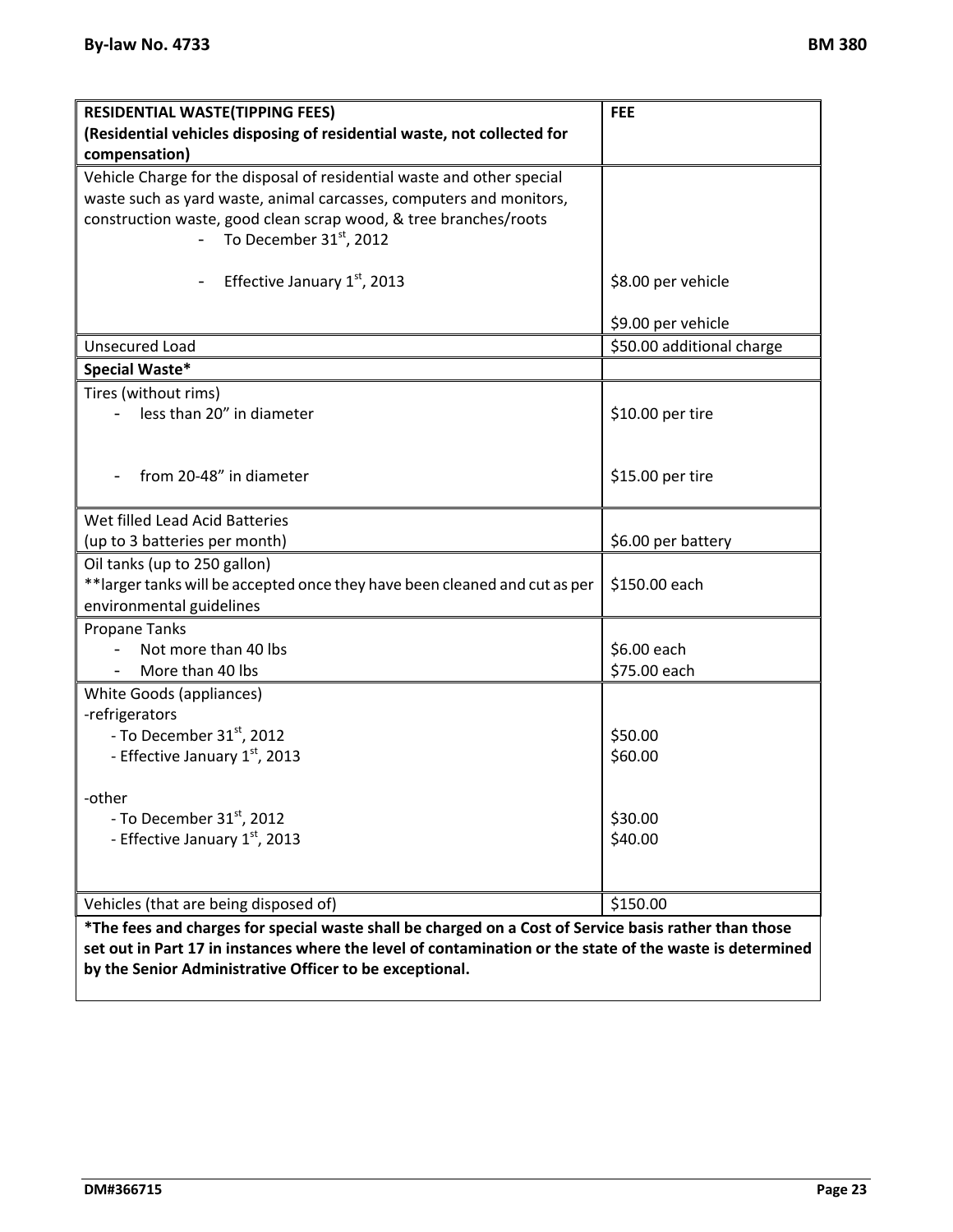| <b>Supplementary Tipping Rates</b>                                | Per Load |  |
|-------------------------------------------------------------------|----------|--|
| (applicable during any period that the weigh scale is inoperable) |          |  |
| 15 yard construction bin                                          |          |  |
| - To December $31st$ , 2012                                       | \$75.00  |  |
| Effective January 1st, 2013                                       | \$100.00 |  |
| 30 yard construction bin                                          |          |  |
| To December $31st$ , 2012                                         | \$150.00 |  |
| Effective January 1st, 2013                                       | \$200.00 |  |
| Single Axle Towing Trailer                                        |          |  |
| - To December $31st$ , 2012                                       | \$40.00  |  |
| Effective January 1st, 2013                                       | \$55.00  |  |
| <b>Tandem Axle Towing Trailer</b>                                 |          |  |
| - To December $31st$ , 2012                                       | \$60.00  |  |
| Effective January 1st, 2013                                       | \$100.00 |  |
| Cube Van                                                          |          |  |
| - To December $31st$ , 2012                                       | \$60.00  |  |
| - Effective January $1st$ , 2013                                  | \$100.00 |  |
| 1 Ton Truck                                                       |          |  |
| - To December $31st$ , 2012                                       | \$60.00  |  |
| Effective January 1st, 2013                                       | \$100.00 |  |
| 2 Ton Truck                                                       |          |  |
| - To December $31st$ , 2012                                       | \$100.00 |  |
| Effective January 1st, 2013                                       | \$140.00 |  |
| 3 Ton Truck                                                       |          |  |
| - To December $31st$ , 2012                                       | \$150.00 |  |
| - Effective January 1st, 2013                                     | \$200.00 |  |
| 5 Ton Truck                                                       |          |  |
| - To December $31st$ , 2012                                       | \$250.00 |  |
| Effective January 1st, 2013                                       | \$350.00 |  |
| <b>Tandem Dump Truck</b>                                          |          |  |
| - To December $31st$ , 2012                                       | \$350.00 |  |
| - Effective January $1st$ , 2013                                  | \$450.00 |  |
| <b>End Dump Truck</b>                                             |          |  |
| - To December $31st$ , 2012                                       | \$400.00 |  |
| - Effective January 1st, 2013                                     | \$550.00 |  |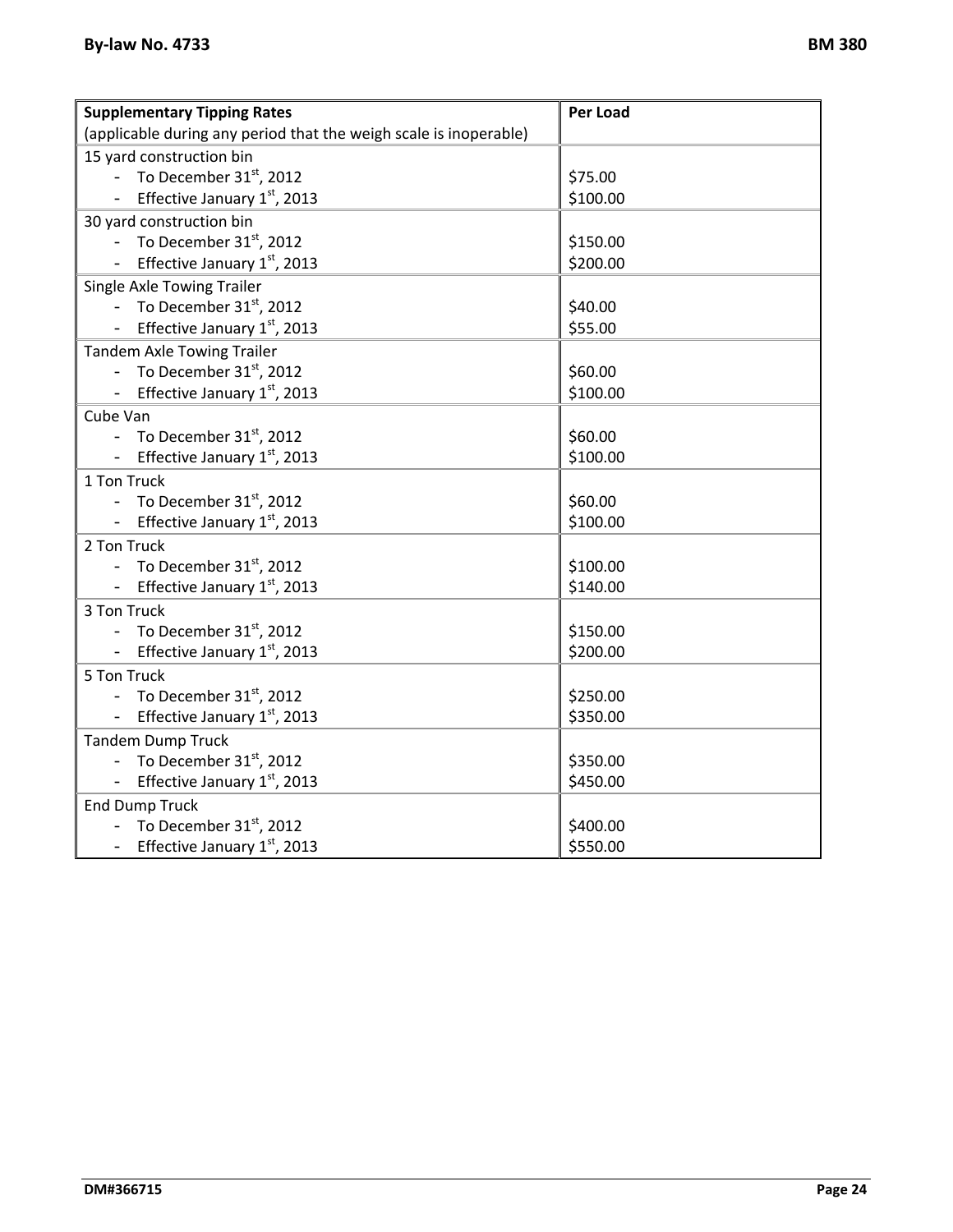| Tag Fee, Garbage Receptacle Limit & Solid Waste Levy                                              |                                                                                             |
|---------------------------------------------------------------------------------------------------|---------------------------------------------------------------------------------------------|
| Tag                                                                                               | \$1.00 each                                                                                 |
| Garbage Receptacle Limit                                                                          | two (7) - 77 litre garbage<br>receptacles or two (2) - 77<br>litre garbage bags per<br>week |
| Single Family Unit Solid Waste Levy<br>- To December $31st$ , 2012<br>Effective January 1st, 2013 | \$14.50 per month per premise<br>\$16.50 per month per premise                              |